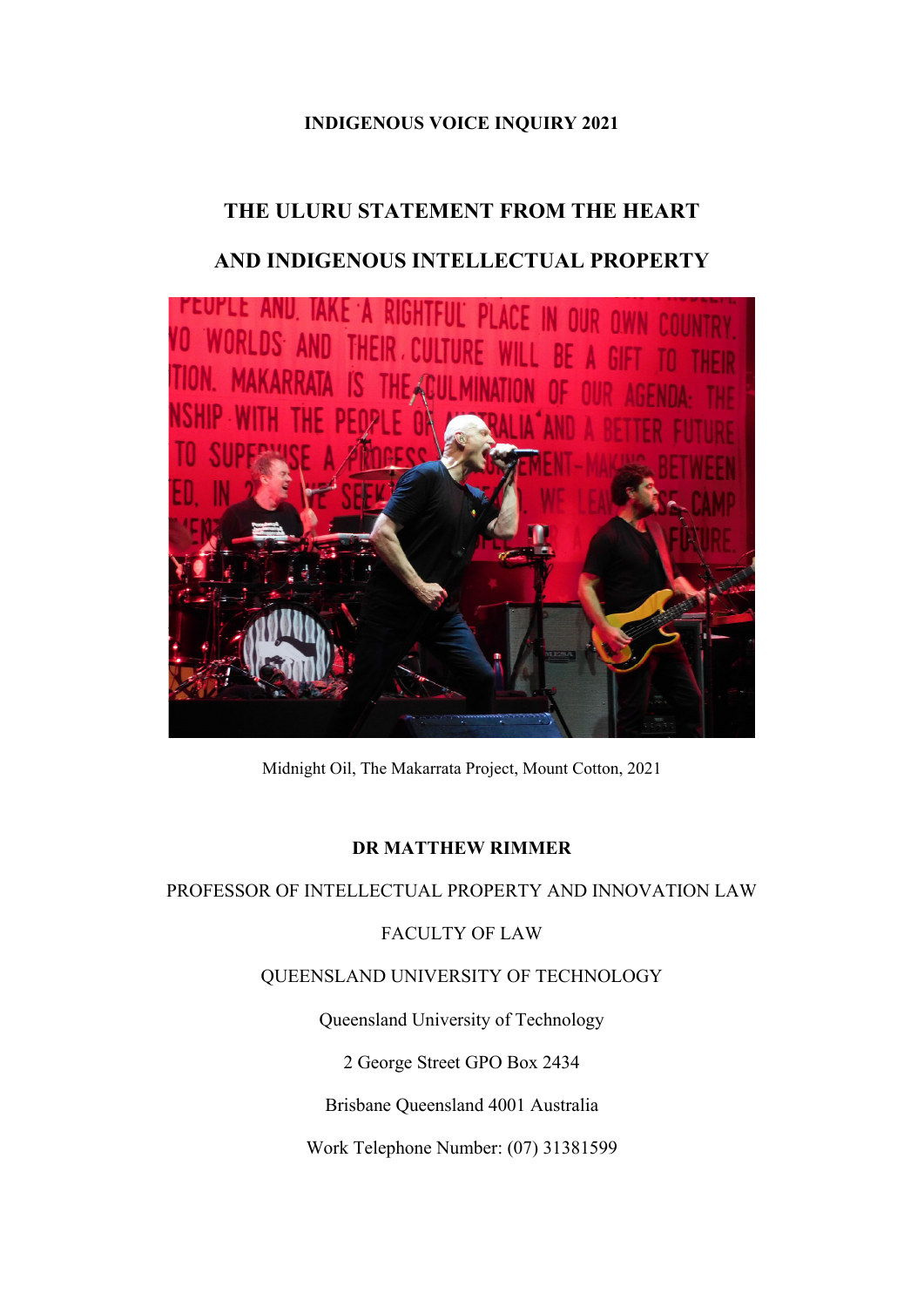#### **The Uluru Statement from the Heart**

The *Uluru Statement for the Heart* recognizes the importance of culture and heritage to Australia's First Nations:

 When we have power over our destiny our children will flourish. They will walk in two worlds and We seek constitutional reforms to empower our people and take a rightful place in our own country. their culture will be a gift to their country.

The proposals in respect to an Indigenous voice, truth-telling, and a treaty would perhaps be helpful in the development of Indigenous rights and Indigenous intellectual property. This submission discusses the ways in which the recognition of an Indigenous voice would assist policy-making and practice respect of Indigenous rights and Indigenous intellectual property.

In his book, *Finding the Heart of the Nation*, Thomas Mayor has explained that the establishment of an Indigenous Voice will improve policy-making in Australia:

The establishment of a First Nations Voice enshrined in the Constitution is the priority reform – indeed it is now an urgent reform – because, unlike other racial or ethnic groups, law and policies are being made by governments specifically about us, without us, and too often to our detriment. A Voice is the first reform because it will start to address this political disempowerment, setting us on the path for the future reforms of Treaty and Truth.<sup>1</sup>

 1 Thomas Mayor, *Finding the Heart of the Nation: The Journey of the Uluru Statement Towards Voice, Treaty and Truth,* Melbourne: Hardie Grant Travel, 2019, 2.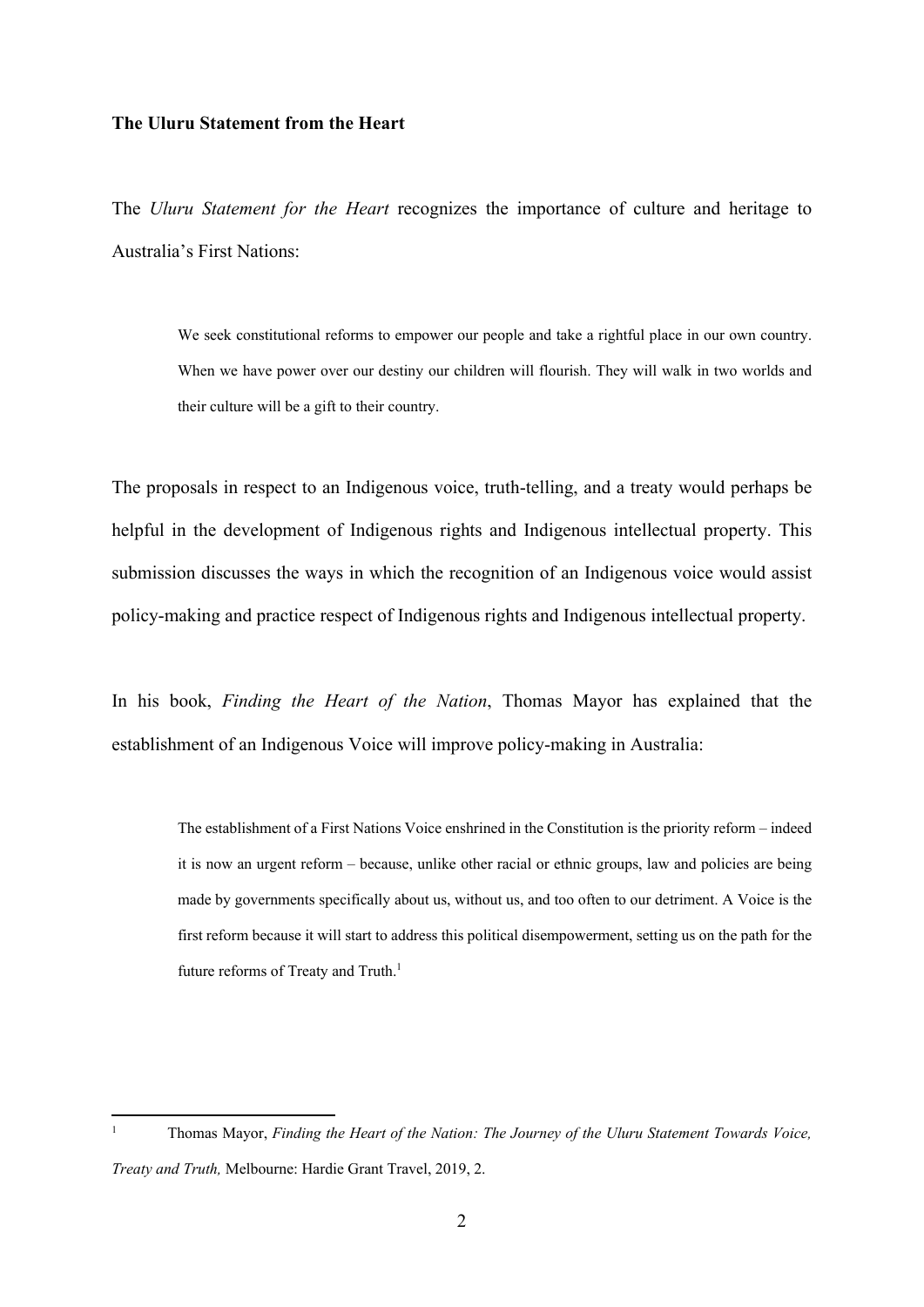There should be an Indigenous Voice to Parliament – not merely an Indigenous voice to Government. Once the model for an Indigenous voice has been settled, there should be a referendum. Enabling legislation for the Indigenous Voice should be passed after a referendum has been held in the next term of Parliament. The membership model for the National Voice must provide for a diverse and inclusive representation of Aboriginal and Torres Strait Islander peoples. The establishment of an Indigenous Voice should be followed by a Treaty and a truthtelling process. The combination of a voice, treaty, and truth would be ideal – rather than merely the recognition of those concepts in isolation.

Thomas Mayor has explained the need for an Indigenous Voice.<sup>2</sup> He reflects:

 and to affect the legislation and policies that have so fatally failed us, we must have a Collective Voice to the Federal Parliament in Canberra. Our Elders have called for a Voice for generations. We direly The Voice is the key step forward. Truth-telling alone does not produce solutions. We do. And the truth is justification for the solutions we seek and deserve. To use the truth to get meaningful, lasting treaties, need representatives that we choose, who are accountable to us – not the parliament, a corporate sponsor or the media. The time has come for this proposal. We must not take "no" for an answer. The line has been drawn in the red sand at Uluru.<sup>3</sup>

There remain many outstanding issues of public policy in respect of Indigenous rights and Indigenous intellectual property. It is worth outlining a number of areas, worthy of further law reform and development. First, this submission notes that an Indigenous Voice would help give force to the *UN Declaration on the Rights of Indigenous Peoples* 2007. Second, the

 $\overline{c}$ 2 Thomas Mayor, *Finding the Heart of the Nation: The Journey of the Uluru Statement Towards Voice, Treaty and Truth,* Melbourne: Hardie Grant Travel, 2019, 4.

 $\overline{\mathbf{3}}$ Ibid.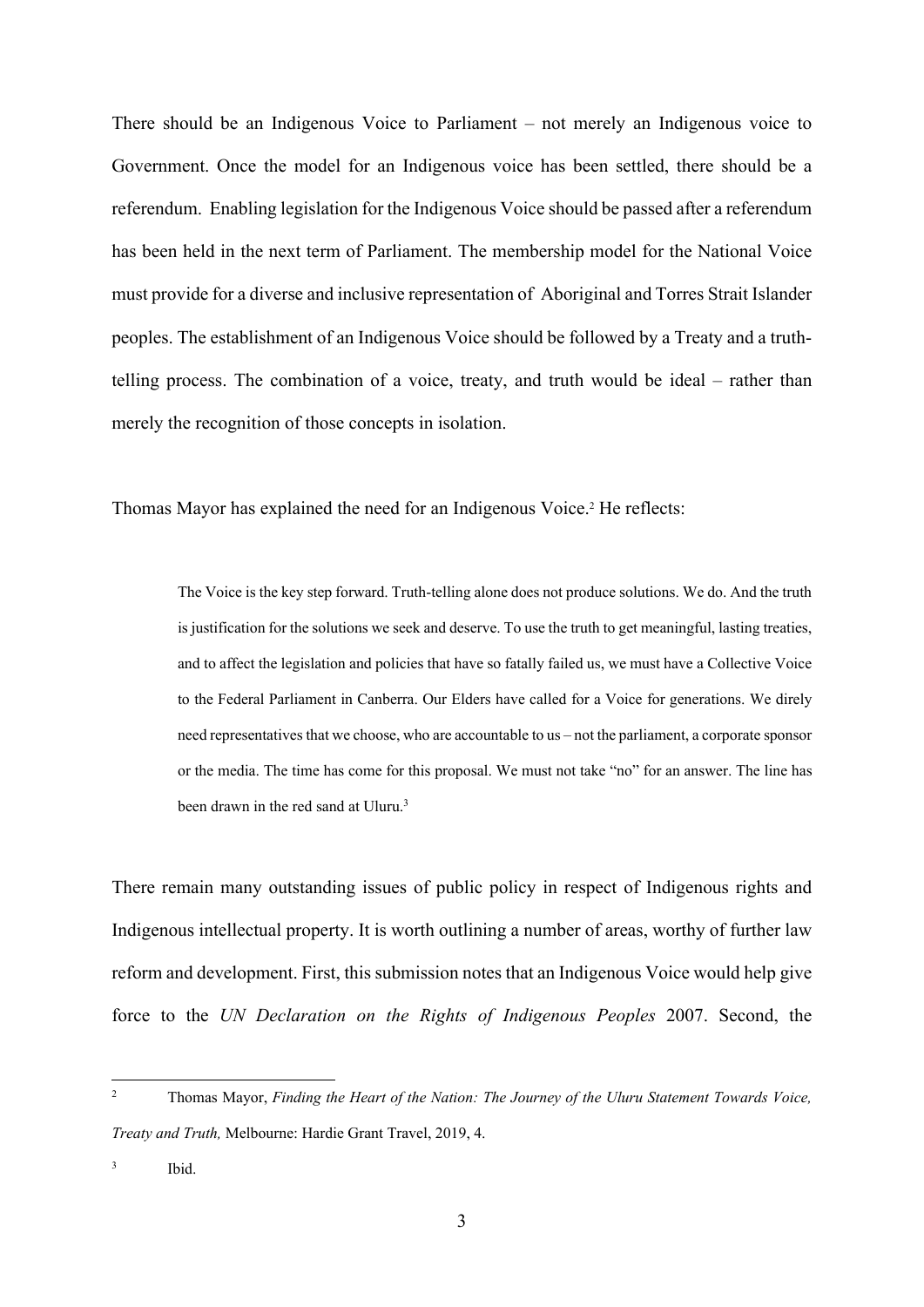contribution observes that an Indigenous voice would improve policy-making in respect of copyright law, policy, and practice. Third, this submission suggests that an Indigenous Voice would help refine the right of resale for visual artists – including Indigenous artists. Fourth, this policy paper contends that an Indigenous Voice will help protect Indigenous consumers.

Fifth, this submission contends that an Indigenous Voice will ensure that trade mark law and policy have a greater sensitivity to Indigenous iconography. Sixth, this paper argues that an Indigenous Voice will boost tobacco control amongst Indigenous communities through supporting Indigenous-led healthcare. Seventh, this submission observes that a First Nations Voice would help inform designs law.

Eighth, this paper contends that an Indigenous Voice would enrich our understanding of confidential information and trade secrets. Ninth, this submission observes that an Indigenous Voice will improve our patent system – particularly in respect of informed consent and benefitsharing. Tenth, this paper notes that an Indigenous Voice is particularly important in respect of a public health pandemic – such as the coronavirus.

Eleventh, this paper comments that plant breeders' rights could be better understood through an Indigenous voice. Twelfth, this paper suggests that a First Nations Voice is required to improve environmental protection and biodiversity protection in Australia. Thirteenth, this submission comments that an Indigenous Voice would help safeguard the protection of cultural heritage. Fourteenth, this paper argues that native law and policy needs to better embody First Nations voices. Fifteenth, this paper maintains that Indigenous communities need to have a stronger voice in respect of climate policy in Australia. Finally, the submission notes that a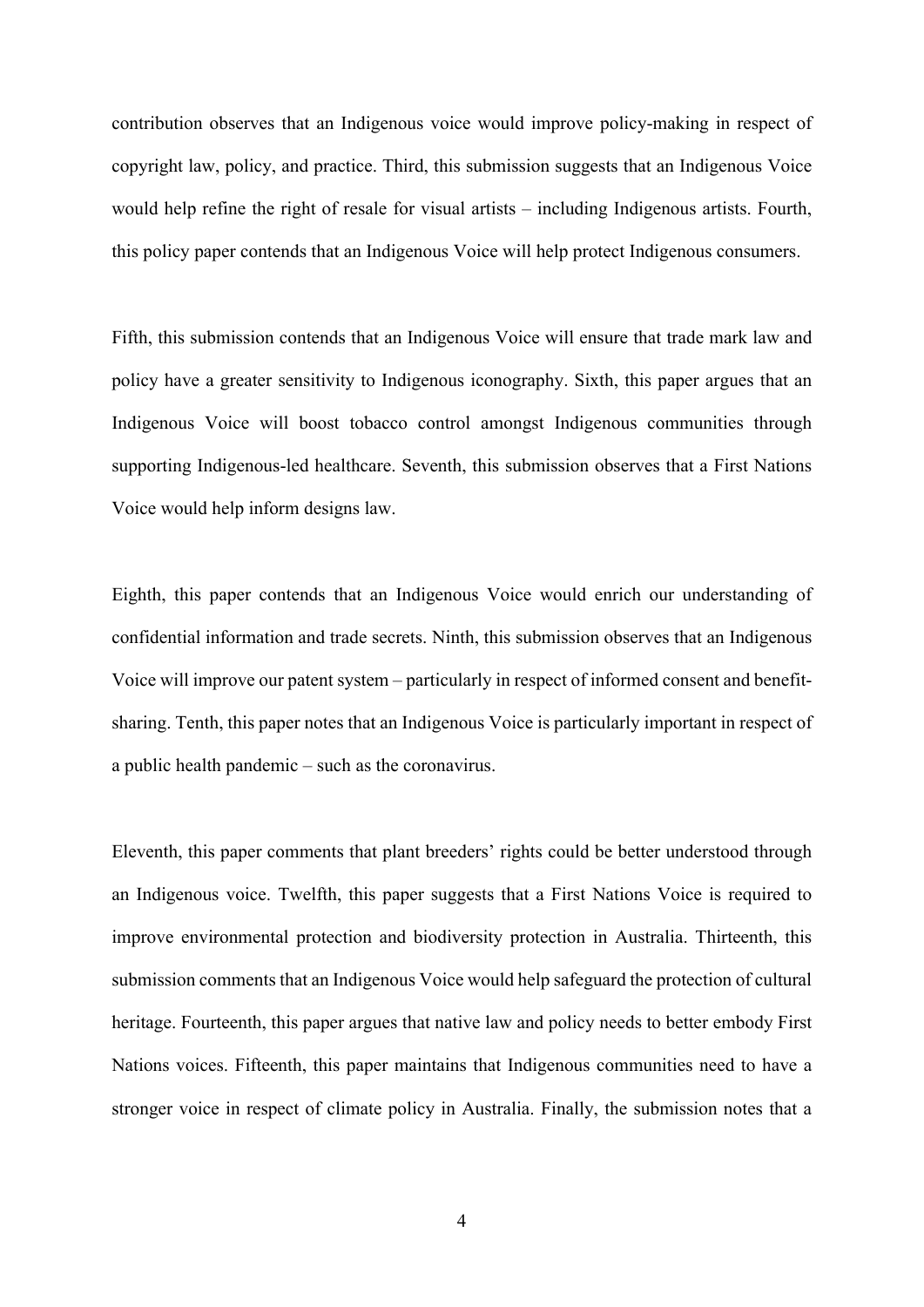Treaty and a process of truth-telling could further provide protection of Indigenous rights – specifically Indigenous intellectual property.

## **1. International Law**

The *UN Declaration on the Rights of Indigenous Peoples* 2007 provides a template for the protection of the protection of Indigenous rights – including the Indigenous intellectual property. There has been international recognition of Indigenous intellectual property as part of the *United Nations Declaration on the Rights of Indigenous Peoples* 2007.<sup>4</sup> Article 31 (1) of *UNDRIP* provides:

Indigenous peoples have the right to maintain, control, protect and develop their cultural heritage, traditional knowledge and traditional cultural expressions, as well as the manifestations of their sciences, technologies and cultures, including human and genetic resources, seeds, medicines, knowledge of the properties of fauna and flora, oral traditions, literatures, designs, sports and traditional games and visual and performing arts. They also have the right to maintain, control, protect and develop their intellectual property over such cultural heritage, traditional knowledge, and traditional cultural expressions.5

 $\overline{4}$  adopted by the General Assembly Resolution 61/295 on 13 September 2007. See Mauro Barelli, *Seeking Justice*  4 *United Nations Declaration on the Rights of Indigenous Peoples 2007, 61st sess, UN Doc A/61/L.67, in International Law: The Significance and Implications of the UN Declaration on the Rights of Indigenous Peoples*, London and New York: Routledge, 2016; and

 $\sqrt{5}$  adopted by General Assembly Resolution 61/295 on 13 September 2007. <sup>5</sup>*United Nations Declaration on the Rights of Indigenous Peoples* 2007, 61st sess, UN Doc A/61/L.67,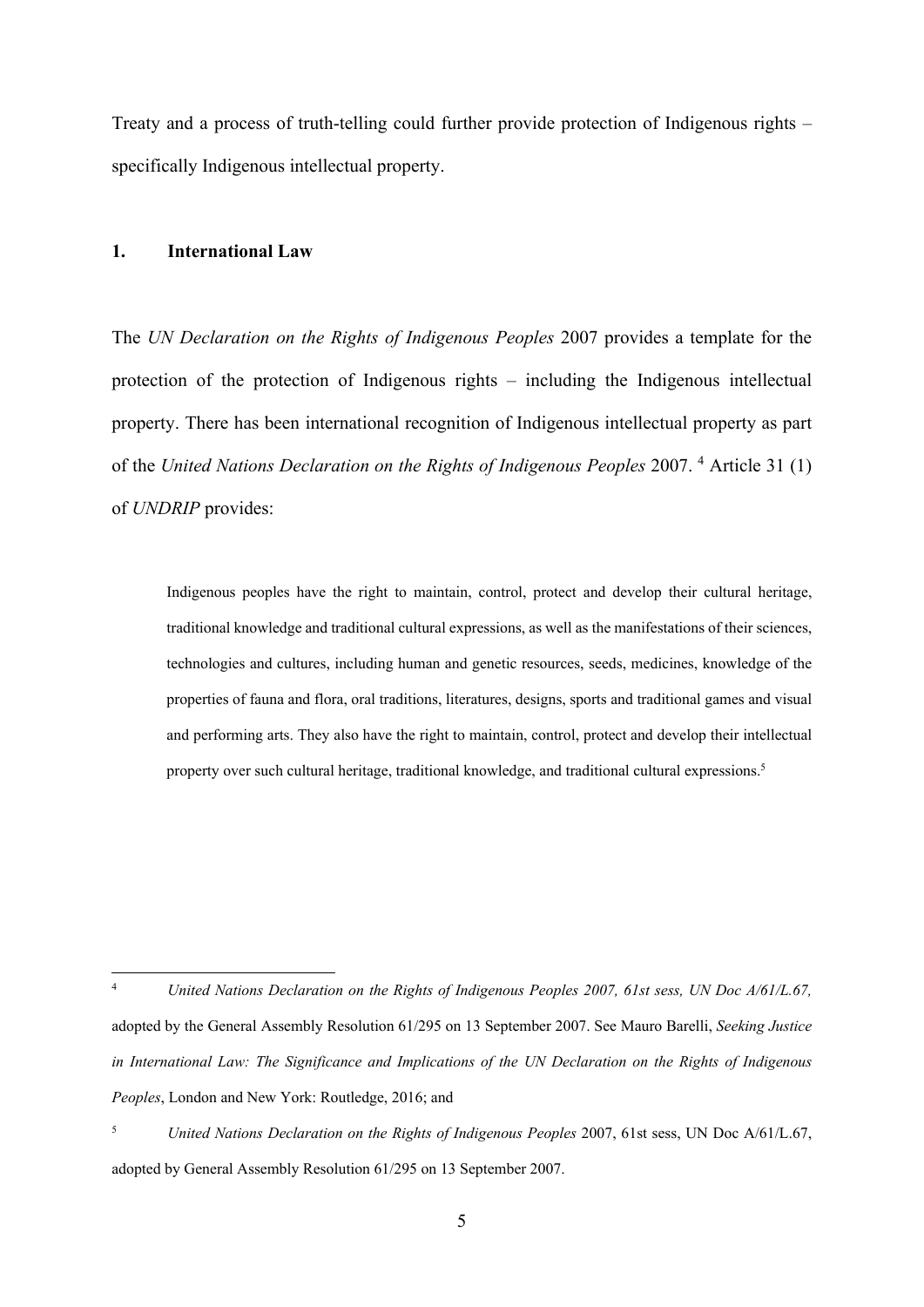Article 31 (2) provides: 'In conjunction with Indigenous peoples, States shall take effective measures to recognize and protect the exercise of these rights.'<sup>6</sup> The *Uluru Statement from the Heart* seeks to provide a realization of a number of the principles of the *UN Declaration on the Rights of Indigenous Peoples* 2007.

Nation states – including Australia – could do more to implement the articles relating to the protection of Indigenous rights and Indigenous intellectual property. Canada has put forward special legislation – *Bill C-15: The United Nations Declaration on the Rights of Indigenous Peoples Act* to help give force to the *United Nations Declaration on the Rights of Indigenous Peoples* 2007. According to the Government of Canada, 'The purpose of this Bill is to affirm the Declaration as a universal, international, human rights instrument with application in Canadian law and provide a framework for the Government of Canada's implementation of the Declaration.<sup>7</sup> The Government of Canada notes: 'Once passed by Parliament, this legislation would require the Government of Canada, in consultation and cooperation with Indigenous peoples, to: take all measures necessary to ensure the laws of Canada are consistent with the Declaration prepare and implement an action plan to achieve the Declaration's objectives; and table an annual report on progress to align the laws of Canada and on the action plan.<sup>8</sup> Australia could do much more to implement the *United Nations Declaration on the Rights of Indigenous Peoples* 2007. The recognition of an Indigenous Voice to Parliament would be an important

 $\sqrt{6}$ 

 adopted by General Assembly Resolution 61/295 on 13 September 2007. <sup>6</sup>*United Nations Declaration on the Rights of Indigenous Peoples* 2007, 61st sess, UN Doc A/61/L.67,

 $\boldsymbol{7}$ Indigenous Peoples Act', https://www.justice.gc.ca/eng/declaration/about-apropos.html 7 Government of Canada, 'Backgrounder: Bill C-15 – United Nations Declaration on the Rights of

 $\,$  8  $\,$ Ibid.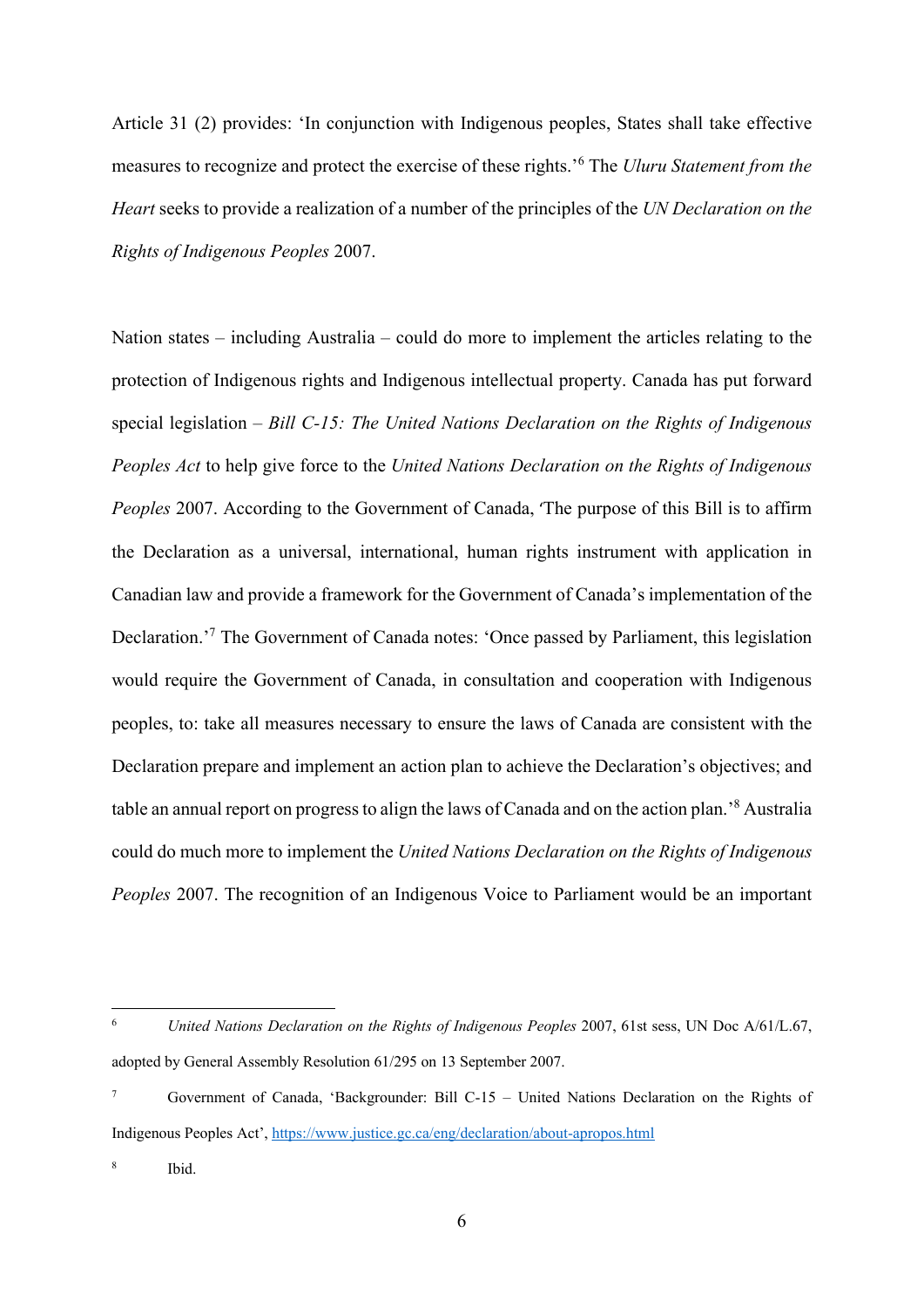step in fulfilling the ambition of the *United Nations Declaration on the Rights of Indigenous Peoples* 2007.

Moreover, at an international level, there is a need to progress stalled discussions on an international agreement on Indigenous intellectual property in WIPO. The WTO could play a more significant role in the protection of Indigenous Intellectual Property. Moreover, the language on the protection of Traditional Knowledge under the *Convention on Biological Diversity* 1992 needs to be translated into effective action. The regional agreement - the *Trans-Pacific Partnership* 2015 – has some text on how nation states have the discretion to take action in respect of the protection of Indigenous intellectual property.9

## **2. Copyright Law**

intellectual property in Australia – much of which has focused on copyright law.<sup>10</sup> There is a long history of legal, political, and ethical debate in respect of the topic of Indigenous

The Hawke and Keating Governments made an initial effort to explore the topic of Indigenous intellectual property. In the 1990s, the Attorney-General's Department released the *Stopping* 

 $\overline{9}$ <sup>9</sup> Matthew Rimmer, 'The Trans-Pacific Partnership and Sustainable Development: Access to Genetic Resources, Informed Consent, and Benefit-Sharing', in Charles Lawson and Kamalesh Adhikari (ed.), *Developments in Access and Benefit Sharing of Genetic Resources – New Approaches and Opportunities*, Abingdon (Oxon) and New York: Routledge, 2018, 151-184.

 $10\,$ 10 Matthew Rimmer, 'Mapping Indigenous Intellectual Property', in Matthew Rimmer (ed.), *Indigenous Intellectual Property: A Handbook of Contemporary Research*, Cheltenham (UK) and Northampton (Mass.): Edward Elgar, 2015, 1-44.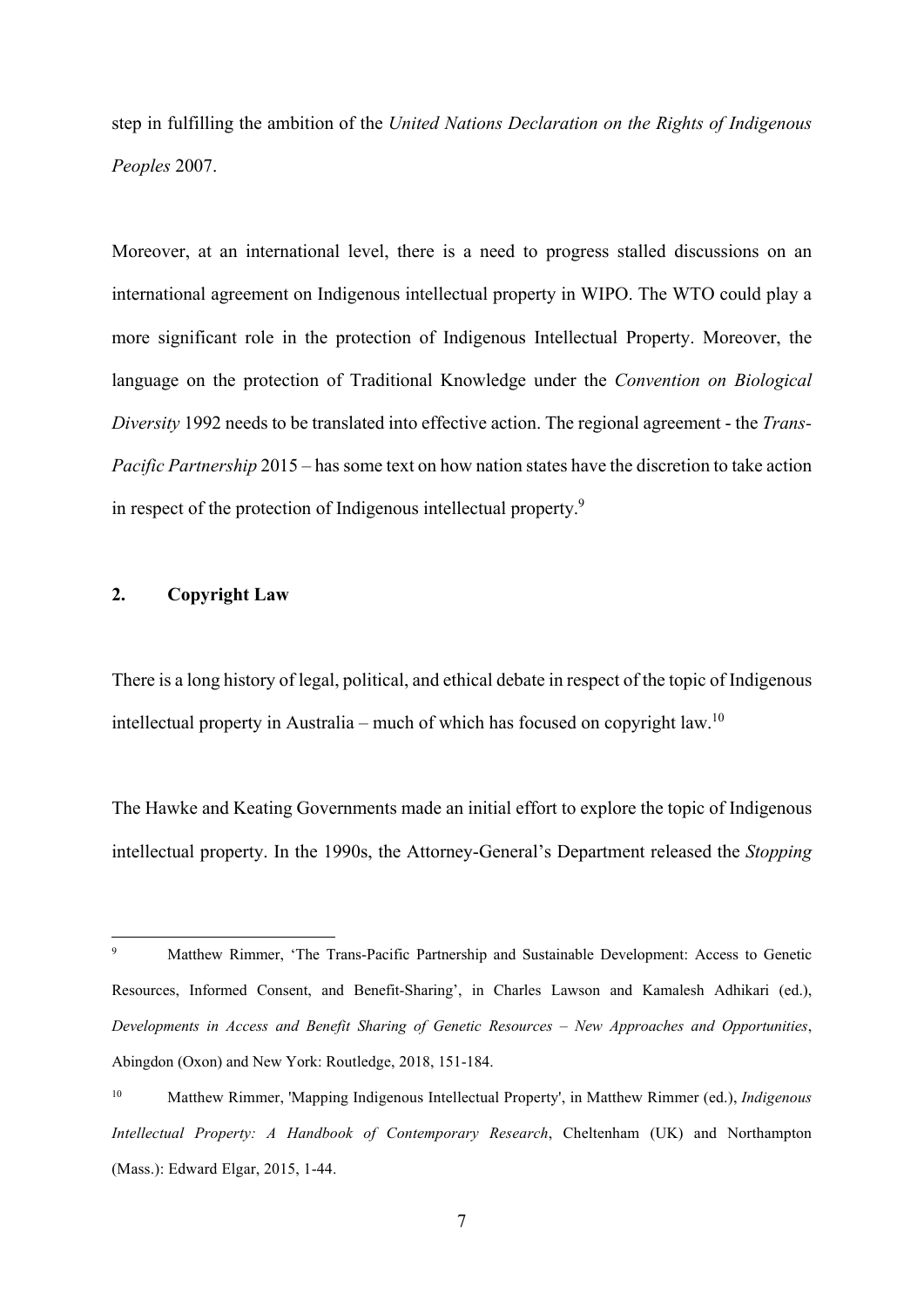*the Rip-Offs* Discussion Paper.<sup>11</sup> Terri Janke was commissioned to produce the landmark report, *Our Culture, Our Future* in 1999 – but many of its key recommendations have gone unheeded.<sup>12</sup>

There have been a number of conflicts over the use of Indigenous intellectual property by the Reserve Bank of Australia as national symbols for currency.<sup>13</sup> There has also been skirmishes over the appropriation and counter-appropriation of Indigenous art.<sup>14</sup> It is true that von Doussa J of the Federal Court of Australia has shown judicial innovation in a number of cases – most notably, the "Carpets" case,  $^{15}$  and the "Bulun Bulun" decision.<sup>16</sup>

Building upon the 'Bulun Bulun' decision, Australian copyright law should recognise communal ownership of Indigenous cultural works.<sup>17</sup>

 $13\,$ 13 Stephen Gray, 'Government Man, Government Painting? David Malangi and the 1966 One-Dollar Note' in Matthew Rimmer (ed.), *Indigenous Intellectual Property: A Handbook of Contemporary Research*, Cheltenham (UK) and Northampton (Mass.): Edward Elgar, 2015, 133-154. *Yumbulul* v. *Reserve Bank of Australia* (1991) 21 IPR 481.

 $17$ <sup>17</sup>*Bulun Bulun and Milpurrurru* v. *R & T Textiles Pty Ltd* (1998) 41 IPR 513.

 $11\,$ 11 Attorney General's Department, *Stopping the Rip-Offs: Intellectual Property Protection for Aboriginal and Torres Strait Islander Peoples: Issues Paper*, Canberra: Attorney-General's Department, 1994.

 $12$ 12 Terri Janke, *Our Culture, Our Future: Report on Australian Indigenous Cultural and Intellectual Property Rights*, Sydney: Michael Frankel and Company, 1999.

 $14$ 14 Matthew Rimmer, 'Four Stories About Copyright Law And Appropriation Art' (1998) 3 (4) *Media And Arts Law Review* 180-193

<sup>15</sup> <sup>15</sup>*Milpurrurru* v. *Indofurn Pty Ltd* (1994) 30 IPR 209.

<sup>16</sup> <sup>16</sup>*Bulun Bulun and Milpurrurru* v. *R & T Textiles Pty Ltd* (1998) 41 IPR 513.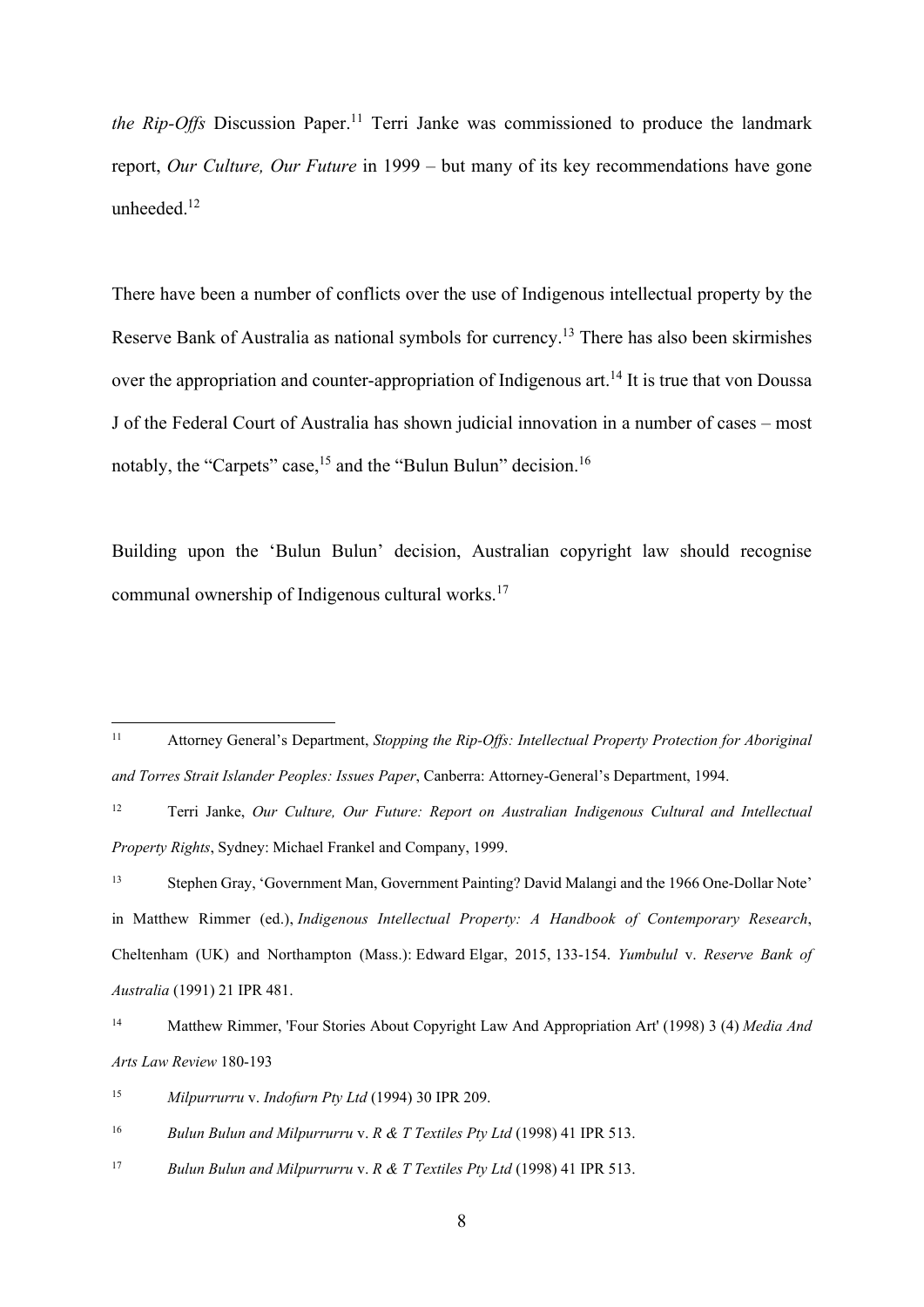During the debate over the introduction of moral rights in 2000, there was discussion about the need for better protection of Indigenous cultural works, and recognition of communal ownership.18 A draft version of a bill to recognize communal ownership of moral rights was published by Attorney-General Ruddock, but never acted upon.<sup>19</sup> Further reforms of moral rights should consider dealing with such matters.

As a result of implementing international WIPO agreements, Australia provides some protection of performers' rights under copyright law. There is a need to review whether Australia's regime provides adequate and sufficient protection of Indigenous performers.

There was a long-running over the copyright ownership of the artistic works of Albert Namatiira – which was finally resolved after mediation, negotiation, and settlement.<sup>20</sup>

<sup>18</sup> 18 Matthew Rimmer, 'Bangarra Dance Theatre: Copyright Law And Indigenous Culture' (2000) 9 (2) *Griffith Law Review* 274-302.

<sup>19</sup> <sup>19</sup> Jane Anderson, 'The Politics of Indigenous Knowledge: Australia's Proposed Communal Moral Rights Bill' (2004) 27 (3) *University of New South Wales Law Journal* 585-605.

 $20\,$  Copyright of His Artwork After Dick Smith Intervenes, ABC News, 15 October 2017, http://www.abc.net.au/news/2017-10-14/albert-namatjira-copyright-returned-to-family/9050550; and Arnold 20 Matthew Rimmer, 'Albert Namatjira: Copyright Estates and Traditional Knowledge' (2003) 24 (6) *Incite* 6; Stephanie Convery, 'From Alice Springs to Buckingham Palace: The Fight for Albert Namatjira's Legacy', *The Guardian*, 5 August 2017, https://www.theguardian.com/film/2017/aug/05/from-alice-springs-tobuckingham-palace-the-fight-for-albert-namatjiras-legacy; Isabel Dayman, 'Albert Namatjira's Family Regains Bloch Leibler, 'Arnold Bloch Leibler negotiates historic settlement for descendants of Albert Namatjira', Press Release, 27 August 2018, https://www.abl.com.au/insights-and-news/namatjira-compensation/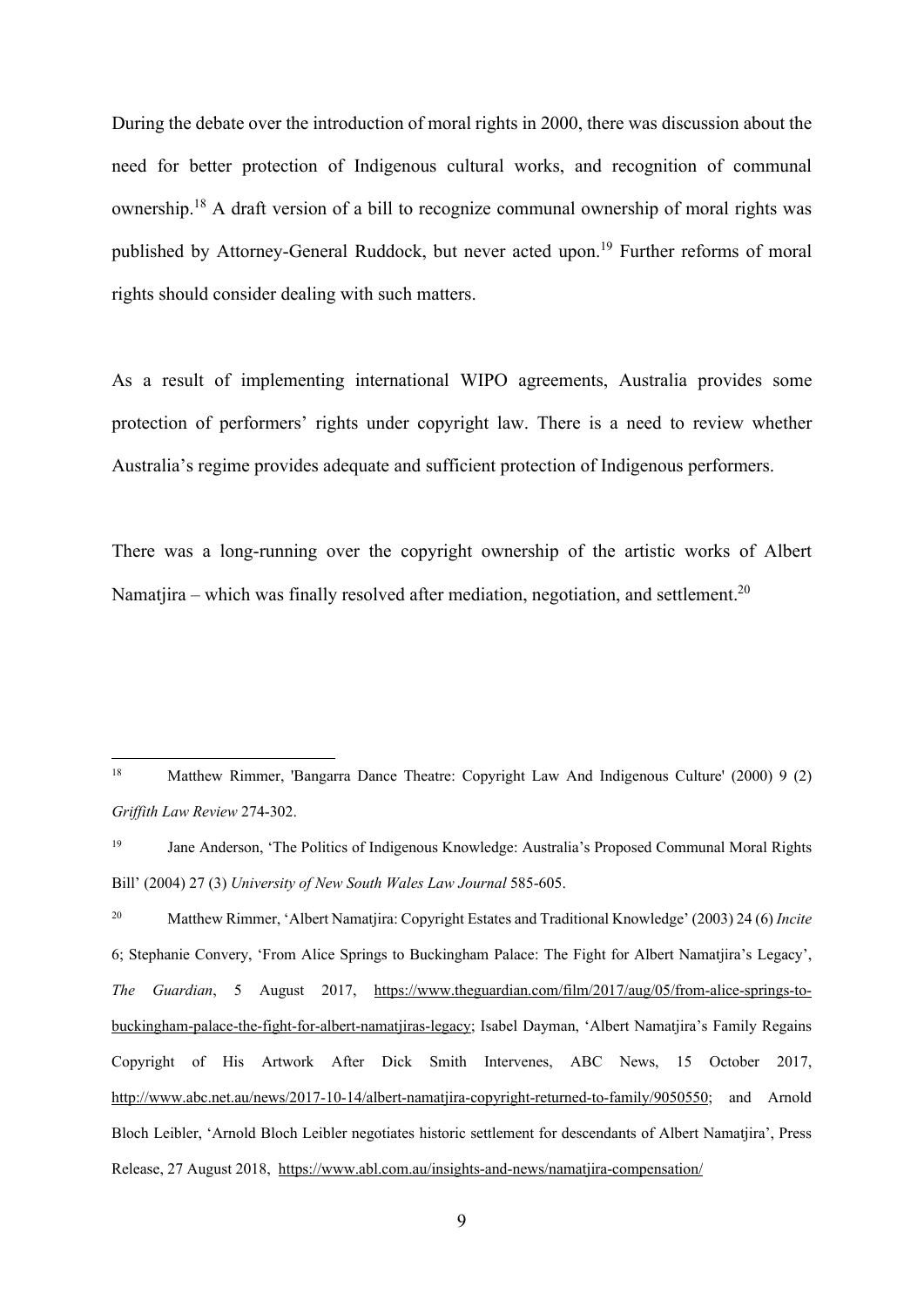In 2020, there was significant debate over the copyright ownership and licensing of the Aboriginal flag – but there did not seem to be resolution of that conflict over the icon.<sup>21</sup>

Terri Janke has called for the establishment of an Indigenous Cultural Authority in order to provide a co-ordinate institutional response to the protection, enforcement, and exploitation of Indigenous intellectual property. Such a regime would provide institutional support for the array of codes and protocols for the protection of Indigenous intellectual property in Australia. Such an authority might also play a role in the management of national Indigenous icons.

An Indigenous voice would be helpful in improving copyright law, policy, and practice in Australia.

## **3. The Right of Resale for Visual Artists**

The Rudd Government introduced the right to resale scheme for visual artists – which would incidentally benefit Indigenous artists. There has been ongoing research as to the operation and the impact of this regime in Australia.<sup>22</sup> The Rudd Government also discussed the need for

<sup>21</sup>  $22\,$ 21 Matthew Rimmer, *Free the Flag: Copyright Law and Indigenous Intellectual Property*, Canberra: Senate Select Committee on the Aboriginal Flag, Australian Parliament, 2020, https://www.aph.gov.au/DocumentStore.ashx?id=a57de21c-1c7e-4312-b09d-88a294585de3&subId=691856 Bepress Selected Works: https://works.bepress.com/matthew\_rimmer/362/ ; and Senate Select Committee on the Aboriginal Flag, *The Aboriginal Flag*, Canberra: Parliament House, 2020, https://www.aph.gov.au/Parliamentary\_Business/Committees/Senate/Aboriginal\_Flag/AboriginalFlag/Report 22 Robert Dearn and Matthew Rimmer, 'The Australian Resale Royalty Right for Visual Artists:

Indigenous Art and Social Justice', in Matthew Rimmer (ed.), *Indigenous Intellectual Property: A Handbook of Contemporary Research*, Cheltenham (UK) and Northampton (Mass.): Edward Elgar, 2015, 200-230.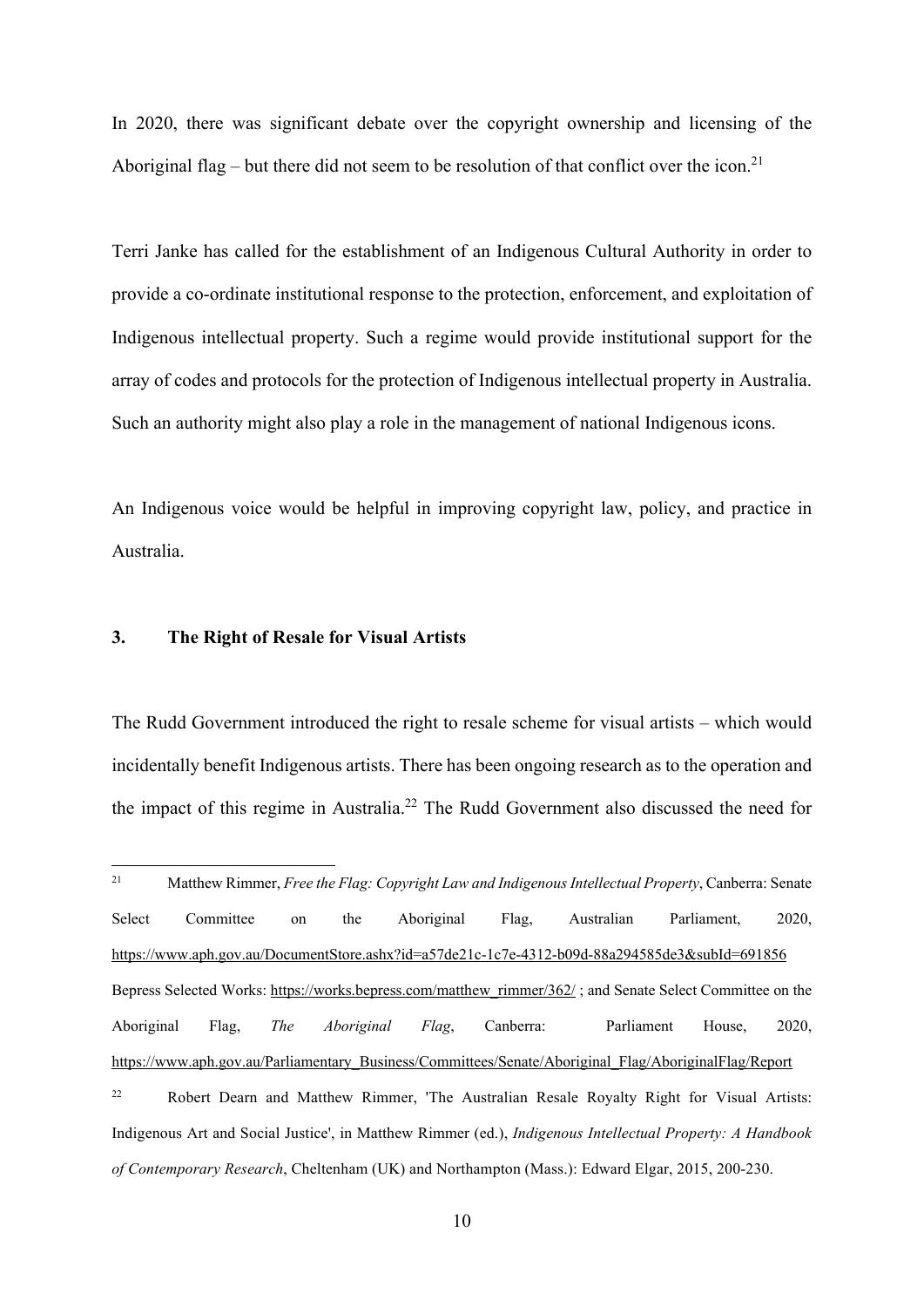additional protection against unfair dealings with Indigenous art. However, instead of taking legislative action, it instead passed a code of conduct in respect of Indigenous art.

There is a need to review the conservative model for the right of resale for visual artists in Australia to determine whether the regime is meeting its aims and objectives. In particular, it should be evaluated whether the scheme has provided adequate benefits for Indigenous artists and their families. There could be further scope to strengthen the right of resale for visual artists in Australia – particularly in light of the High Court of Australia rulings on constitutional law and intellectual property.

There is also a need to provide for additional protection for Indigenous art to prevent unfair dealings – particularly by intermediaries.

#### **4. Consumer Law**

The ACCC has taken action under Australian consumer law in respect of misleading and deceptive conduct and representations made about Indigenous art and craft. In the cases that it has intervened in, the ACCC has been effective. However, there has been concerns whether the regulator has been able to cope with the systematic nature of the problem. The precedent of *Australian Competition and Consumer Commission* v. *Birubi Art Pty Ltd* [2018] will hopefully act as a deterrence to further production of inauthentic art.<sup>23</sup> Thought should be given to giving the ACCC further resources in order to engage in comprehensive action in respect of

 23 *Australian Competition and Consumer Commission* v. *Birubi Art Pty Ltd* [2018] FCA 1595 (23 October 2018).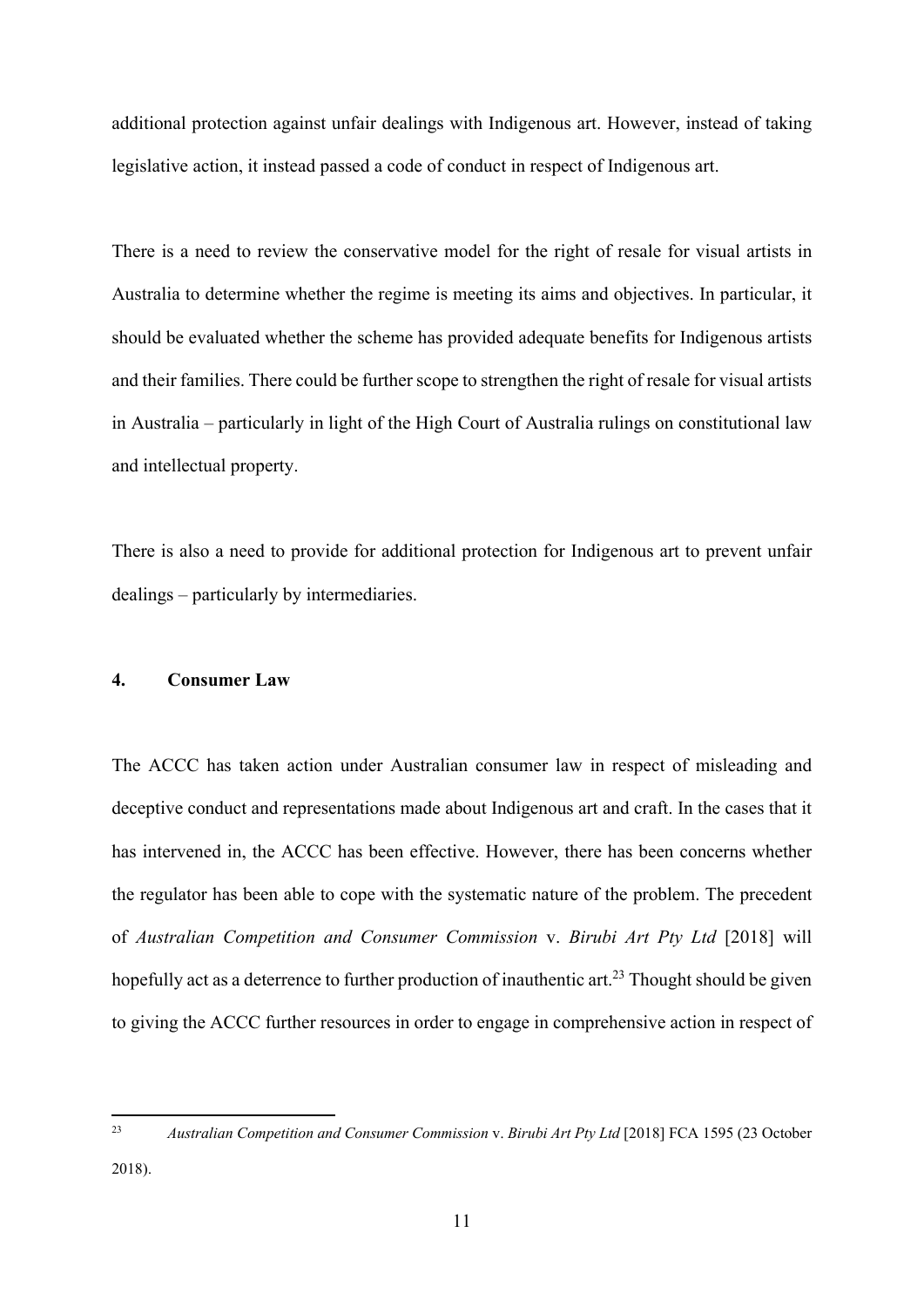misleading and deceptive conduct relating to Indigenous art and craft. There have been a number of proposals put forward to strengthen Australian consumer law.

The ACCC has also taken action over misleading and deceptive conduct towards Indigenous communities in respect of telecommunications services. The ACCC brought action against Telstra over its unfair sales to Indigenous consumers in the Northern Territory.<sup>24</sup> Rod Sims said: 'This case exposes extremely serious conduct which exploited social, language, literacy and cultural vulnerabilities of these Indigenous consumers.'25 Reconciliation Australia revoked Telstra's 'elevated' status, as a result of its conduct in this matter.<sup>26</sup> The Consumer Action Law Centre said it had helped Indigenous clients in Victoria who had faced serious issues with telecommunications providers.27

An Indigenous Voice would help empower Indigenous Australians, and protect them from unfair and unconscionable conduct.

## **5. Trade Mark Law**

<sup>24</sup> https://www.accc.gov.au/media-release/telstra-in-court-over-unconscionable-sales-to-indigenous-consumers<br>25 Ibid.  $25$ 24 ACCC, 'Telstra in court over unconscionable sales to Indigenous consumers', 26 November 2020,

reconciliation-status-over-unfair-sales-to-aboriginal-people?CMP=share\_btn\_tw 26 Lorena Allam, 'Telstra stripped of reconciliation status over 'unfair' sales to Aboriginal people', *The Guardian*, 30 March 2021, https://www.theguardian.com/business/2021/mar/30/telstra-stripped-of-

 $27\,$ exploiting-indigenous-consumers 12 27 Stephanie Corsetti, 'Telstra agrees to pay \$50 million fine for exploiting Indigenous consumers', *NITV News*, 1 April 2021, https://www.sbs.com.au/nitv/article/2021/04/01/telstra-agrees-pay-50-million-fine-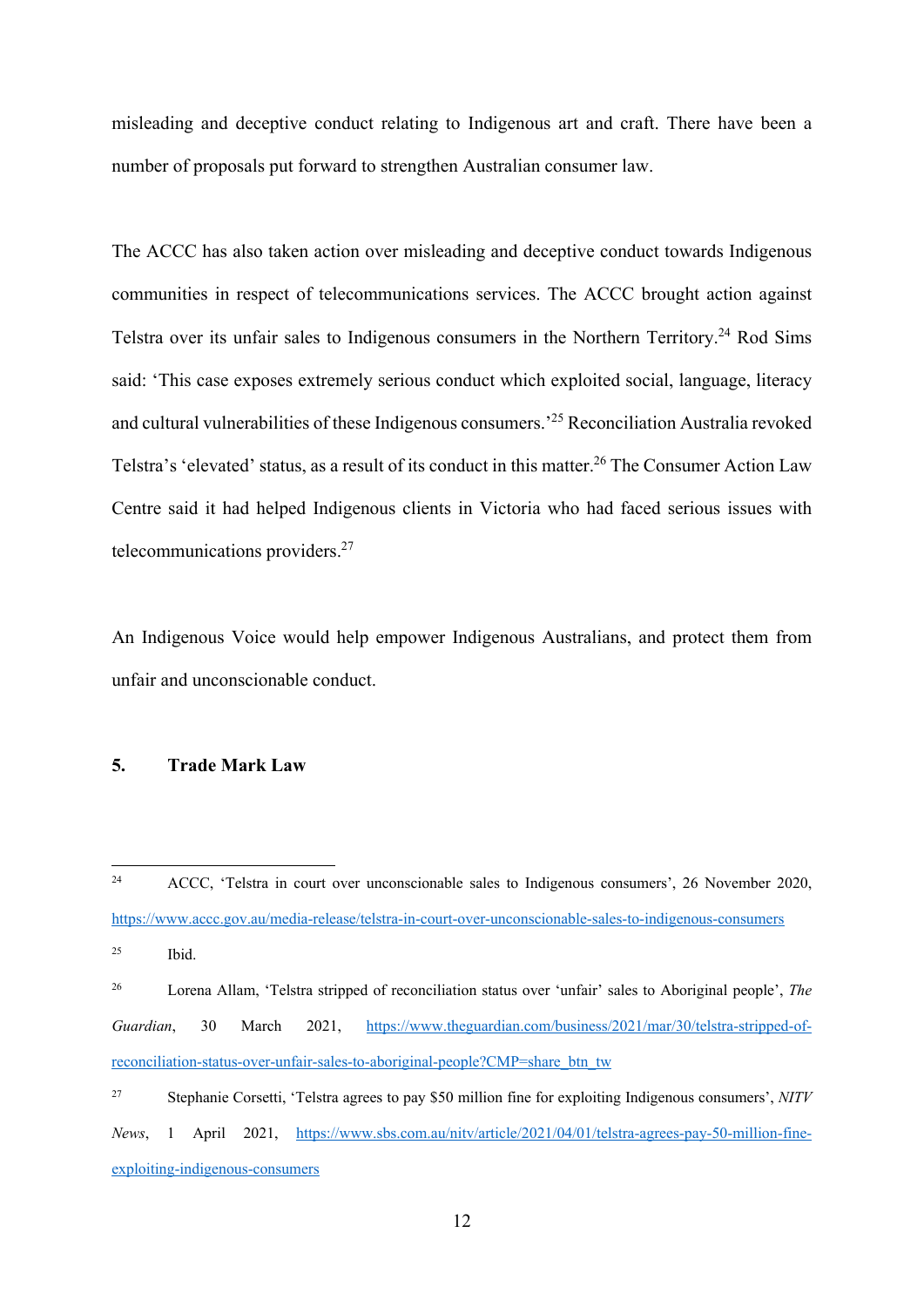Australia's authenticity marks scheme – introduced for the Sydney 2000 Olympics - was a failure.28 Nonetheless, trade mark law can play a useful role particularly in respect of protecting Indigenous businesses and entrepreneurs.

The Morrison Coalition Government is promising to respond to the inquiry into inauthentic Indigenous art. Minister Ken Wyatt has vowed to stamp out fake art.<sup>29</sup> He reflected: 'It really is staggering, given tourists come here wanting authentic Indigenous artwork and they assume that the artwork they are buying is genuine, when in fact they are buying a fake.<sup>30</sup> Ken Wyatt observed: 'We'd never buy a fake Pro Hart, because we'd be outraged.'31 The Minister was concerned about the production of fake Indigenous art in Australia and overseas: 'Fake art is being done everywhere.<sup>32</sup> He lamented: 'We've even had it done here in Australia by people who are quite happy to sit down in a sweatshop environment and recreate Aboriginal artworks.'<sup>33</sup>

For its part, the leading government intellectual property agency IP Australia has emphasized that protection of Indigenous intellectual property is a priority in its 2020–2021 Corporate

 $30$ Ibid.

- $31\,$ Ibid.
- $32$ Ibid.
- 33 Ibid.

<sup>28</sup> 28 Matthew Rimmer, 'Australian icons: Authenticity marks and identity politics' (2004) 3 *Indigenous Law Journal* 139-179.

<sup>29</sup> 29 Anna Henderson and Sarah Collard, 'Commonwealth vows to stamp out fake Aboriginal art made in 'sweatshops'', *ABC News*, 2 September 2020, https://www.abc.net.au/news/2020-09-02/federal-governmentmoves-to-protect-indigenous-art-from-fakes/12621362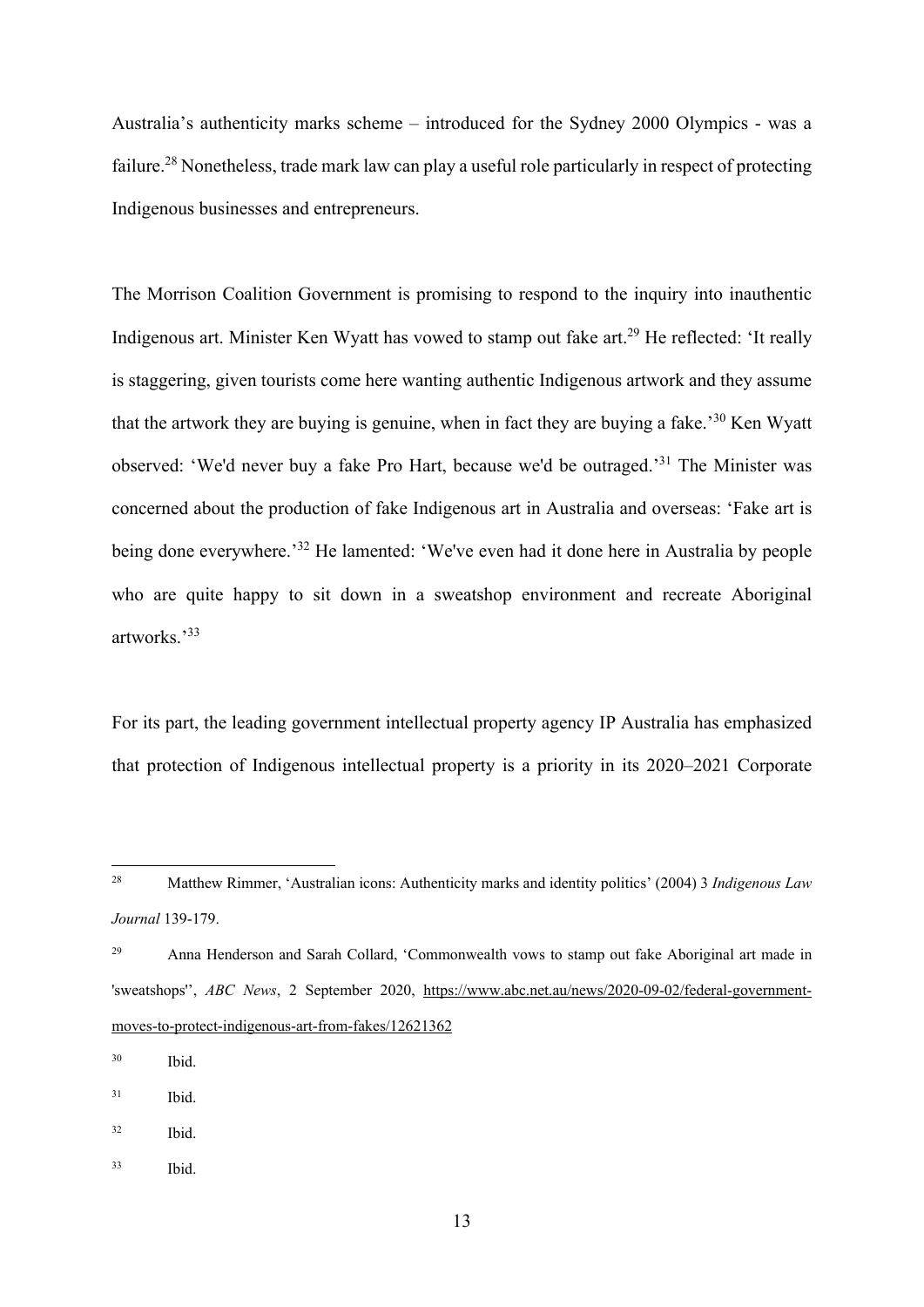Plan.34 IP Australia hopes to 'improve Australia's IP system to promote the cultural integrity and economic potential of Indigenous Knowledge.<sup>35</sup> There is a need for IP Australia to play an active role in policing the trade marks register for any deceptive marks relating to Indigenous culture.

The Morrison Government and IP Australia are considering the option of a certification trade mark scheme anew – in light of the inquiry into fake art. There has been an academic discussion about how geographical indications may be employed to protect Indigenous linkages between place and culture.

An Indigenous voice would help ensure that Australia's trade mark regime had better respect for Indigenous iconography.

### **6. Tobacco Control and Plain Packaging of Tobacco Products**

The Australian Government has been a world leader in tobacco control. The Gillard Labor Federal Government passed plain packaging of tobacco products – which incidentally has been of benefit in addressing tobacco consumption in Indigenous communities.<sup>36</sup> Australia's

 $34$ 34 IP Australia, *Corporate Plan 2020-2021*, https://www.ipaustralia.gov.au/corporate-plan-2020-21

<sup>35</sup> Ibid.

<sup>36</sup>  Matthew Rimmer (ed.), *The Plain Packaging of Tobacco Products*, Special edition of *QUT Law Review* (Vol. 17 36 Matthew Rimmer, 'The High Court of Australia and the Marlboro Man: The Battle Over The Plain Packaging of Tobacco Products', in Tania Voon, Andrew Mitchell, and Jonathan Liberman (Ed.) *Regulating Tobacco, Alcohol and Unhealthy Foods: The Legal Issues*, London and New York: Routledge, 2014, 337-360; (2)), Brisbane: QUT, 2017, https://lr.law.qut.edu.au/issue/view/55; Matthew Rimmer, 'The Global Tobacco Epidemic, the Plain Packaging of Tobacco Products, and the World Trade Organization' (2017) 17 (2) *QUT Law*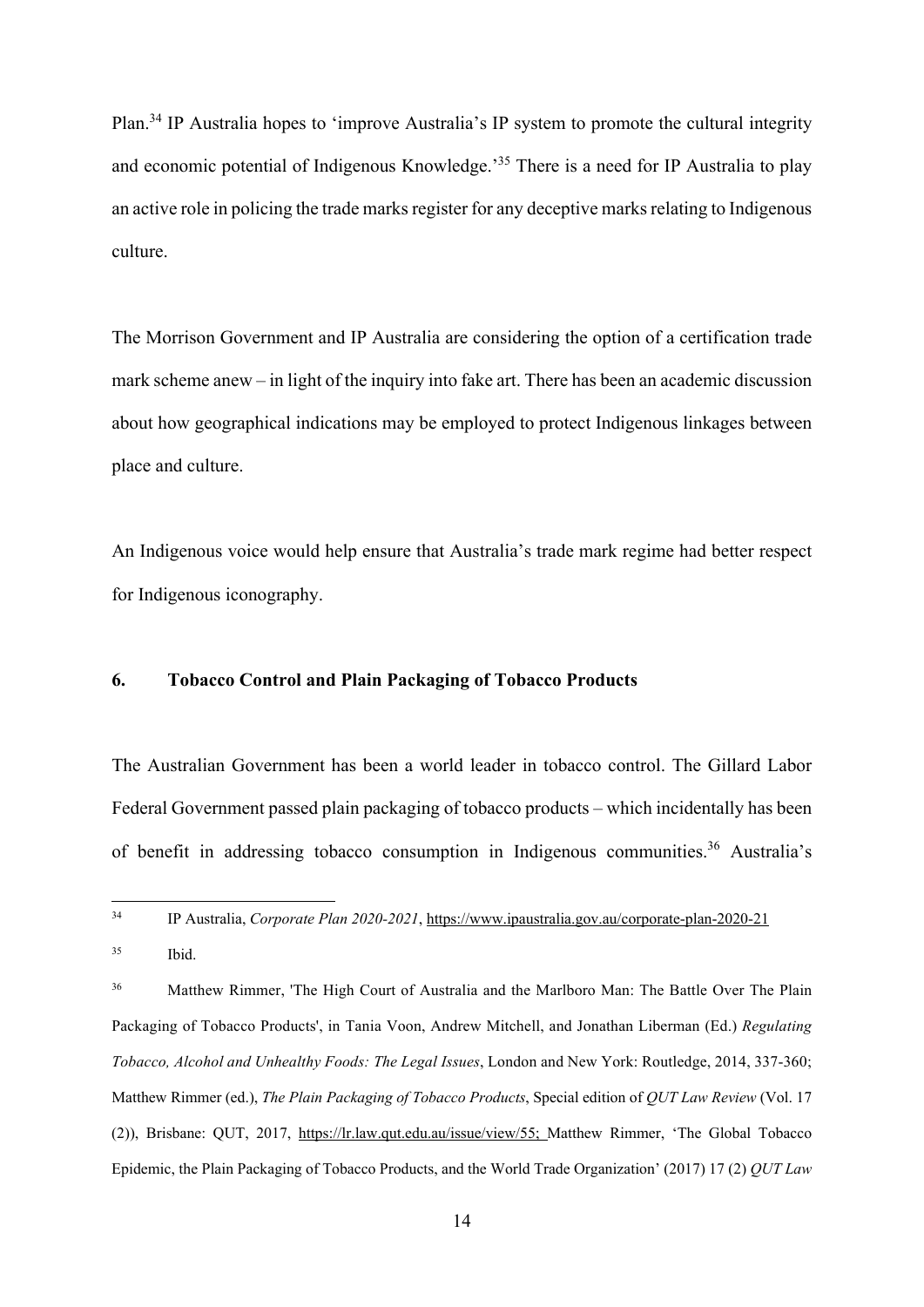pioneering plain packaging of tobacco products has been successfully defended in the High Court of Australia; an investment tribunal; and the World Trade Organization. It was hoped by the policy-makers that plain packaging of tobacco products would not only address the tobacco epidemic in the general community – but it would also dampen the levels of smoking in Indigenous communities.<sup>37</sup>

There has been new research into tobacco smoking and mortality among Aboriginal and Torres Strait Islander adults in Australia.<sup>38</sup> This new research found:

 Around half of all contemporary deaths of Aboriginal and Torres Strait Islander adults aged ≥45 years are caused by smoking, according to this study. Over the past decade, this amounts to  $>10,000$ preventable premature deaths. Never-smokers were around twice as likely to survive to age 75, and had over an extra decade of life expectancy, compared with current-smokers. These findings highlight the magnitude of smoking-related harms, and the urgent need to prevent smoking initiation and to support Aboriginal and Torres Strait Islander smokers to quit.<sup>39</sup>

*Review* 131-160; and Matthew Rimmer, 'The Chilling Effect: Investor-State Dispute Settlement, Graphic Health Warnings, the Plain Packaging of Tobacco Products and the Trans-Pacific Partnership', (2017) 7 (1) *Victoria University Law and Justice Journal* 76-93.

<sup>37</sup>  and prestige of cigarette brands among Aboriginal and Torres Strait Islander people' (2016) 40 (3) *Australian and*  37 Raglan Maddox, Sarah Durkin and Ray Lovett, 'Plain packaging implementation: perceptions of risk *New Zealand Journal of Public Health* 221-225.

https://academic.oup.com/ije/advance-article/doi/10.1093/ije/dyaa274/6118443?login=true<br>39 Ibid. 38 Katherine A Thurber, Emily Banks, Grace Joshy, Kay Soga, Alexandra Marmor, Glen Benton, Sarah L White, Sandra Eades, Raglan Maddox, Tom Calma, and Raymond Lovett, 'Tobacco smoking and mortality among Aboriginal and Torres Strait Islander adults in Australia', (2021) *International Journal of Epidemiology*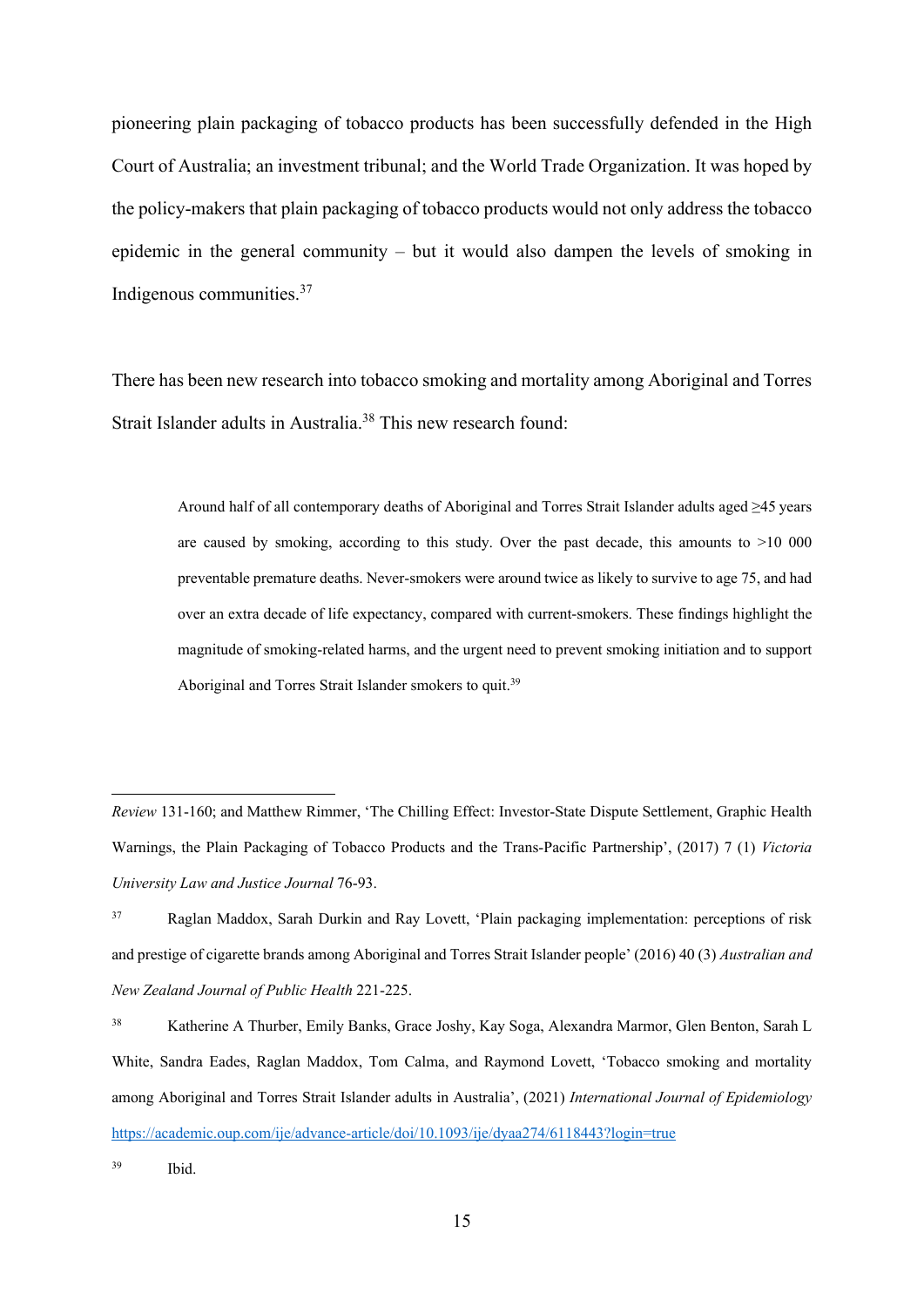ANU associate professor Raymond Lovett has observed that high rates of smoking stemmed from colonial practices of paying Aboriginal and Torres Strait Islander workers in rations, which included tobacco.<sup>40</sup> He commented that there was a need to promote Indigenous-specific health responses: 'I have seen it ... where people are using those colonial process as an intervention to say: this is colonial resistance, this is a part of colonisation and we don't want this in our community.<sup>'41</sup>

There is accordingly a need to find more funding to boost culturally appropriate smoking cessation services.42 Deadly Choices is a good example of an Indigenous-led public health program.43 The organization notes: 'We aim to empower Aboriginal and Torres Strait Islander peoples to make healthy choices for themselves and their families – to stop smoking, to eat good food and exercise daily.'44 The community group observes: 'Deadly Choices also encourages our people to access their local Community Controlled Health Service and complete an annual 'Health Check'.'45

 $\overline{44}$ 

45 Ibid.

 $40\,$ indigenous-australian-deaths-over-45-study-shows<br><sup>41</sup> Ibid. 40 Calla Wahlquist, 'Smoking causes half of Indigenous Australian deaths over 45, study shows', *The Guardian*, 25 January 2021, https://www.theguardian.com/australia-news/2021/jan/25/smoking-causes-half-of-

 control', (2020) 30 (3) *Public Health Research and Practice* https://www.phrp.com.au/issues/september-2020- volume-30-issue-3/tackling-indigenous-smoking-a-good-news-story-in-australian-tobacco-control/  $42$  David Thomas and Tom Calma, 'Tackling Indigenous smoking: a good news story in Australian tobacco

<sup>43</sup> Deadly Choices, <u>https://deadlychoices.com.au/</u><br>44 Ibid.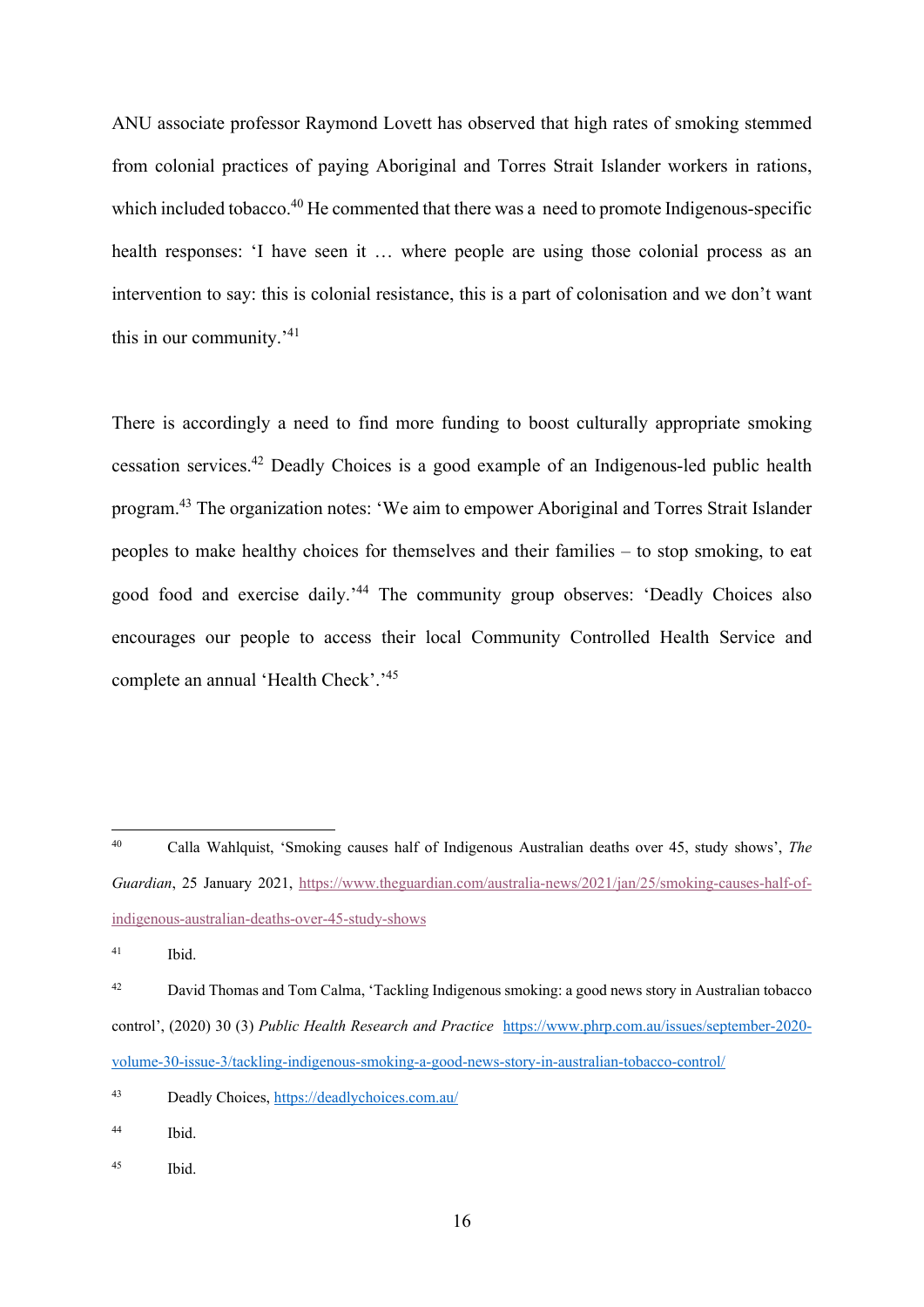An Indigenous voice will help promote an Indigenous led public health response to tobacco control.

## **7. Designs Law**

The work of Professor Maree Sainsbury has highlighted that there have been instances of misleading design registrations relating to Indigenous culture.46 IP Australia needs to take action in respect of the designs register in such matters. There is an ongoing law reform process in respect of designs law. IP Australia has opportunity to consider ways and means of how Australia's design system could better support Indigenous communities. An Indigenous voice is needed to provide better guidance as to the reform of Australian designs law.

## **8. Confidential Information and Trade Secrets**

Confidential information and trade secrets have been employed successfully in the past by Indigenous communities in Australia in disputes over Indigenous intellectual property.47 There

<sup>46</sup>  (ed.), *Indigenous Intellectual Property: A Handbook of Contemporary Research*, Cheltenham (UK) and <sup>46</sup> Maree Sainsbury, 'Indigenous Cultural Expression and Registered Designs' in Matthew Rimmer Northampton (Mass.): Edward Elgar, 2015, 233-249.

 $47\,$ <sup>47</sup> Sarah Holcombe, 'Confidential Information and Anthropology: The Politics of the Digital Economy' in Matthew Rimmer (ed.), *Indigenous Intellectual Property: A Handbook of Contemporary Research*, Cheltenham (UK) and Northampton (Mass.): Edward Elgar, 2015, 417-436.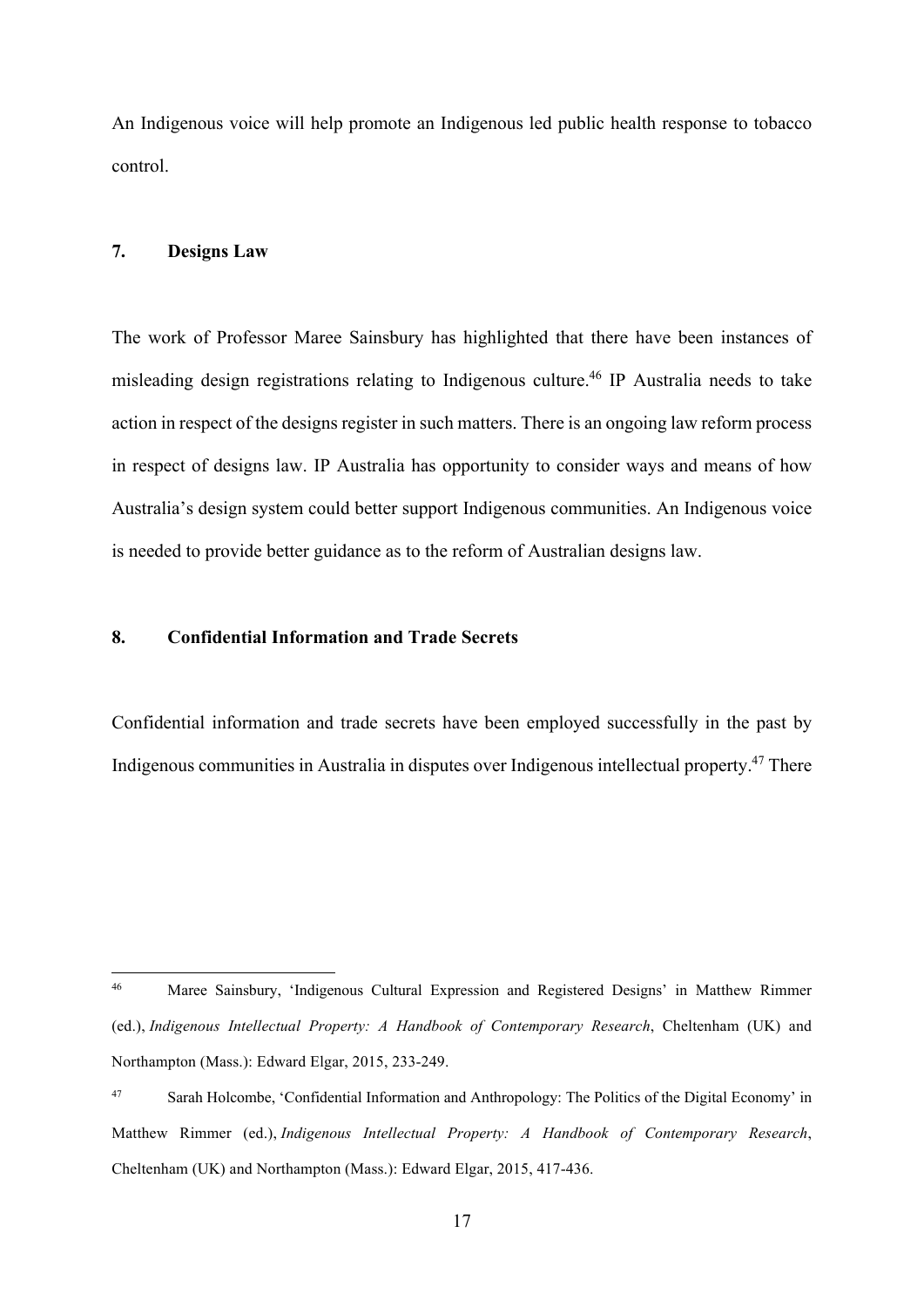is also increasing scope for the use of privacy law to protect private spheres in relation to Indigenous intellectual property.48

In one of its inquiries into privacy, the Australian Law Reform Commission recommended that 'The Office of the Privacy Commissioner should encourage and assist agencies and organisations to develop and publish protocols, in consultation with Indigenous groups and representatives, to address the particular privacy needs of Indigenous groups.'49 The Australian Law Reform Commission has also recommended the creation of a statutory cause of action in respect of serious invasions of privacy. That could be useful for Indigenous communities.

## **9. Patent Law**

There is a long history of Indigenous innovation in Australia. In the early days after Federation, David Unaipon filed patent applications in respect of his inventions.<sup>50</sup> The Australian patent system has expanded and evolved over the years. The recent High Court of Australia decision

<sup>48</sup> 48 Bruce Baer Arnold, 'Dignity, Trust and Identity: Private Spheres and Indigenous intellectual property', in Matthew Rimmer (ed.), *Indigenous Intellectual Property: A Handbook of Contemporary Research*, Cheltenham (UK) and Northampton (Mass.): Edward Elgar, 2015, 455-476.

<sup>49</sup>  protocols-for-indigenous-groups/ 49 Australian Law Reform Commission, 'Privacy Protocols for Indigenous Groups' in *Australian Privacy Law and Practice*, ALRC Report 108, 12 August 2008, https://www.alrc.gov.au/publication/for-yourinformation-australian-privacy-law-and-practice-alrc-report-108/7-privacy-beyond-the-individual/privacy-

<sup>50</sup> 50 Matthew Rimmer, 'The Legacy of David Unaipon', in Matthew Rimmer (ed.), *Indigenous Intellectual Property: A Handbook of Contemporary Research*, Cheltenham (UK) and Northampton (Mass.): Edward Elgar, 2015, xxi-xxvii.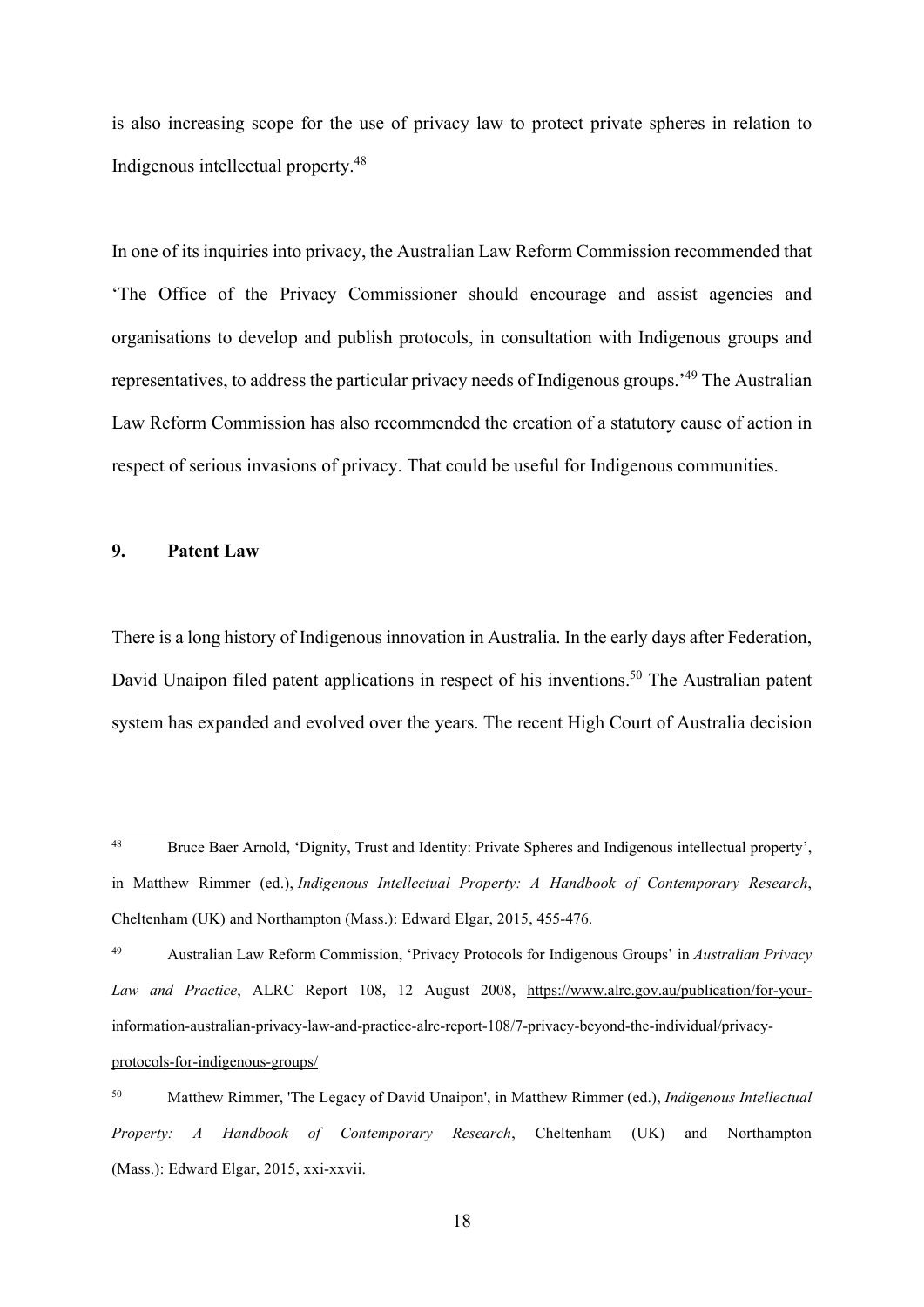in *Myriad* is an important precedent in respect of patentable subject matter in Australia.<sup>51</sup> There is a need for IP Australia to take into account Indigenous knowledge as prior art when making determinations in respect of patent threshold standards – such as novelty, inventive step, and utility. There has been considerable policy discussion about the relationship between patent law, disclosure, informed consent and benefit-sharing in relation to Indigenous genetic resources.52 There does needed to be a stronger Indigenous Voice in respect of policy-making in respect of patent law, practice, and policy.

### **10. Access to Essential Medicines**

The coronavirus public health crisis has also raised larger questions about Indigenous rights, and Indigenous intellectual property (particularly in terms of access to essential medicines). As Caroline Kell has noted, an Aboriginal led-approach was critical to a successful approach to coronavirus safety.53 An Indigenous voice would also be helpful in addressing matters around public health and access to essential medicines.

<sup>51</sup> 51 *D'Arcy* v *Myriad Genetics Inc* [2015] HCA 35 (7 October 2015). Matthew Rimmer, 'An Exorbitant Monopoly: The High Court of Australia, Myriad Genetics, and Gene Patents' in Duncan Matthews, Herbert Zech (Eds.) *Research Handbook on Intellectual Property and the Life Sciences*. Edward Elgar, Cheltenham (UK) and Northampton (Mass.), June 2017, 56-103.

<sup>&</sup>lt;sup>52</sup> Matthew Rimmer, 'The Genographic Project: Traditional Knowledge and Population Genetics' (2007) 11 (2) *Australian Indigenous Law Review* 33-55.

<sup>53</sup>  from-covid-now-its-time-to-tackle-mental-health 53 Caroline Kell, 'An Aboriginal-led approach saved communities from Covid. Now it's time to tackle mental health', *The Guardian*, 12 November 2020, https://www.theguardian.com/commentisfree/2020/nov/12/an-aboriginal-led-approach-saved-communities-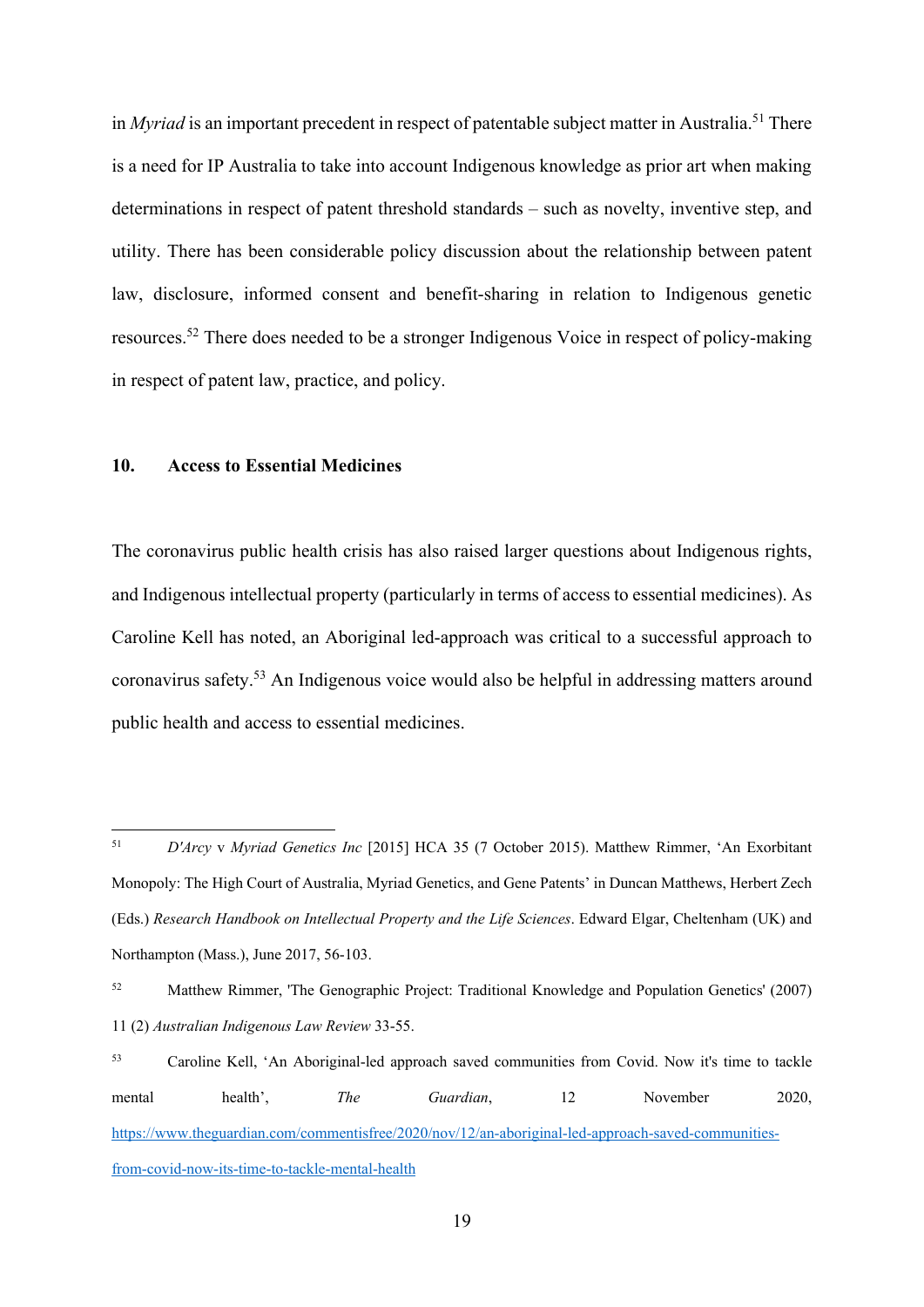### **11. Plant Breeders' Rights**

Much like in the patent regime, IP Australia needs to take into account Indigenous knowledge in respect of determinations of distinctiveness, uniformity, and stability, when assessing plant breeders' rights applications.<sup>54</sup> An Indigenous Voice would

### **12. Access to Genetic Resources**

Australia has a fragmented federal and state and territory system of regimes in respect of access to genetic resources.<sup>55</sup> There is a lack of consistency and harmony between the systems – particularly in respect of the treatment of Traditional Knowledge and Indigenous intellectual property.56 There is a need to ensure that benefits are passed onto Indigenous communities through the biodiscovery regimes – across the Federal Government, States, and Territories.

The Federal access to genetic resources scheme does make reference to native title rights; but only provides limited remedies for non-compliance with the regime. The Queensland access to genetic resources regime has been recently revised to provide stronger protection of traditional knowledge.57

<sup>54</sup> 54 Matthew Rimmer, 'Blame It On Rio: Biodiscovery, Native Title, And Traditional Knowledge' (2003) 7 *The Southern Cross University Law Review* 1-49.

<sup>55</sup> Government, 2021 https://www.environment.gov.au/topics/science-and-research/australias-biological-resources 55 Department of Agriculture, Water, and the Environment, Australia's Biological Resources, Australian

<sup>56</sup> Matthew Rimmer, 'Blame It On Rio: Biodiscovery, Native Title, And Traditional Knowledge' (2003) 7 *The Southern Cross University Law Review* 1-49.

<sup>57</sup> 57 David Jefferson, Daniel Robinson, David Claudie, Jocelyn Bosse, and Margaret Raven, 'Australia's plants and animals have long been used without Indigenous consent. Now Queensland has taken a stand', *The*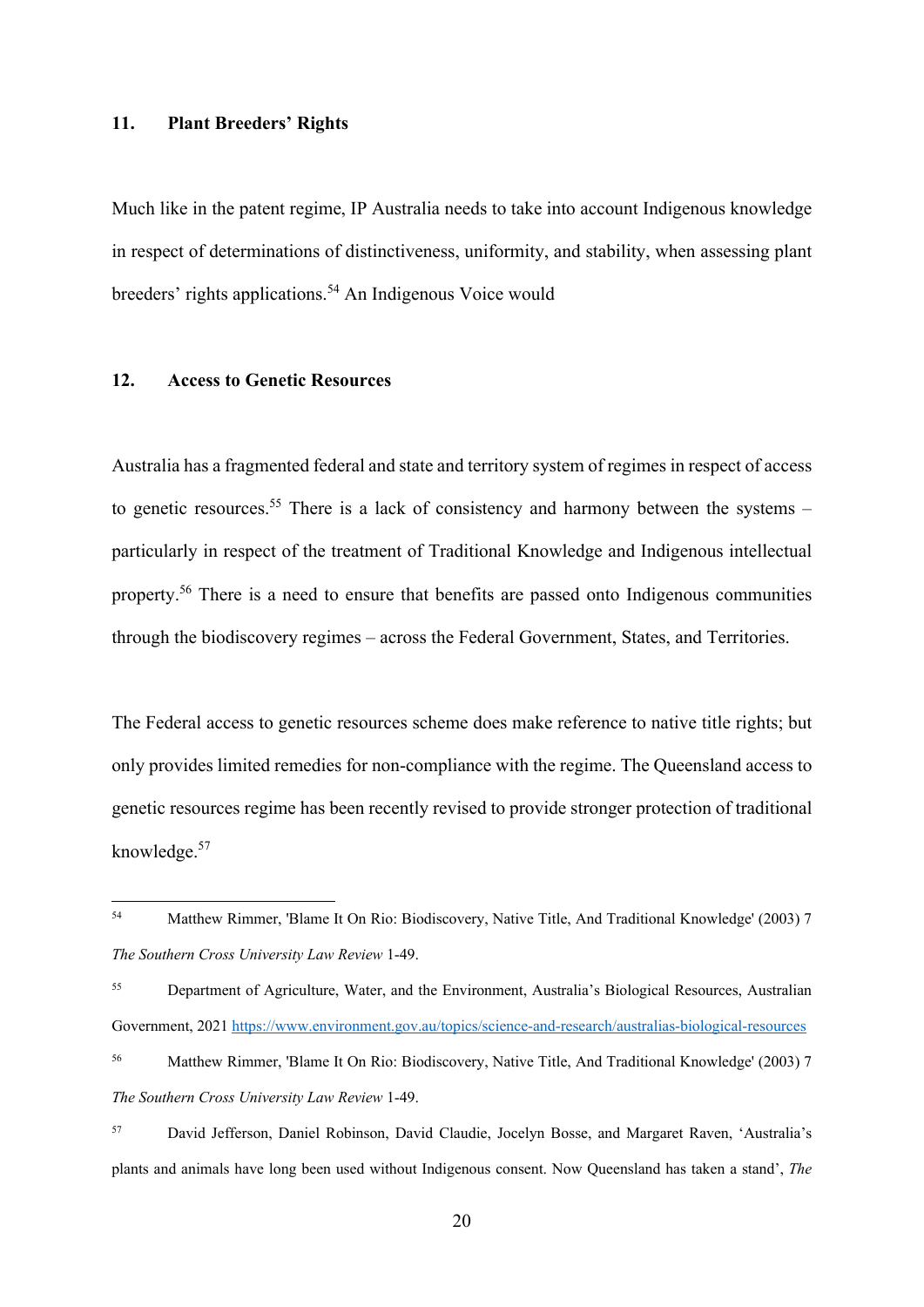There have been some successful schemes, with Indigenous rangers protecting biodiversity in Australia.58

The interim Samuel Review has recommended that there is a need to improve the protection of traditional knowledge and Indigenous intellectual property in the context of environmental laws for the protection of biodiversity and conservation.<sup>59</sup> Chapter 2 focuses upon Indigenous culture and heritage. In his press statement, Graeme Samuel emphasised that 'the *EPBC Act*  had failed to fulfil its objectives as they relate to Indigenous Australians.<sup>'60</sup> He commented: 'Sustained engagement with Indigenous Australians is needed to properly co-design reforms that are important to them.'61 Samuel observed: 'Much more needs to be done to respectfully incorporate valuable Traditional Knowledge of Country in how the environment is managed.<sup>'62</sup>

58 58 Matthew Rimmer, 'The World Indigenous Network: Rio+20, Intellectual Property, Sustainable Development, and the Future We Want', in Matthew Rimmer (ed.), *Indigenous Intellectual Property: A Handbook of Contemporary Research*, Cheltenham (UK) and Northampton (Mass.): Edward Elgar, 2015, 106- 130.

61 Ibid.

62 Ibid.

*Conversation*, 16 September 2020, https://theconversation.com/australias-plants-and-animals-have-long-beenused-without-indigenous-consent-now-queensland-has-taken-a-stand-144813

<sup>59</sup> 59 Graeme Samuel, *The Interim Report of the Independent Review of the Environment Protection and Biodiversity Conservation Act 1999 (EPBC Act),* Canberra: Australian Government, June 2020, https://epbcactreview.environment.gov.au/resources/interim-report

<sup>60</sup>  *Protection and Biodiversity Conservation Act* 1999 (Cth)', Press Release, 20 July 2020, 60 Graeme Samuel, 'Release of the Interim Report for the Independent Review of the *Environment*  https://epbcactreview.environment.gov.au/news/media-statement-professor-graeme-samuel-ac-releases-interimreport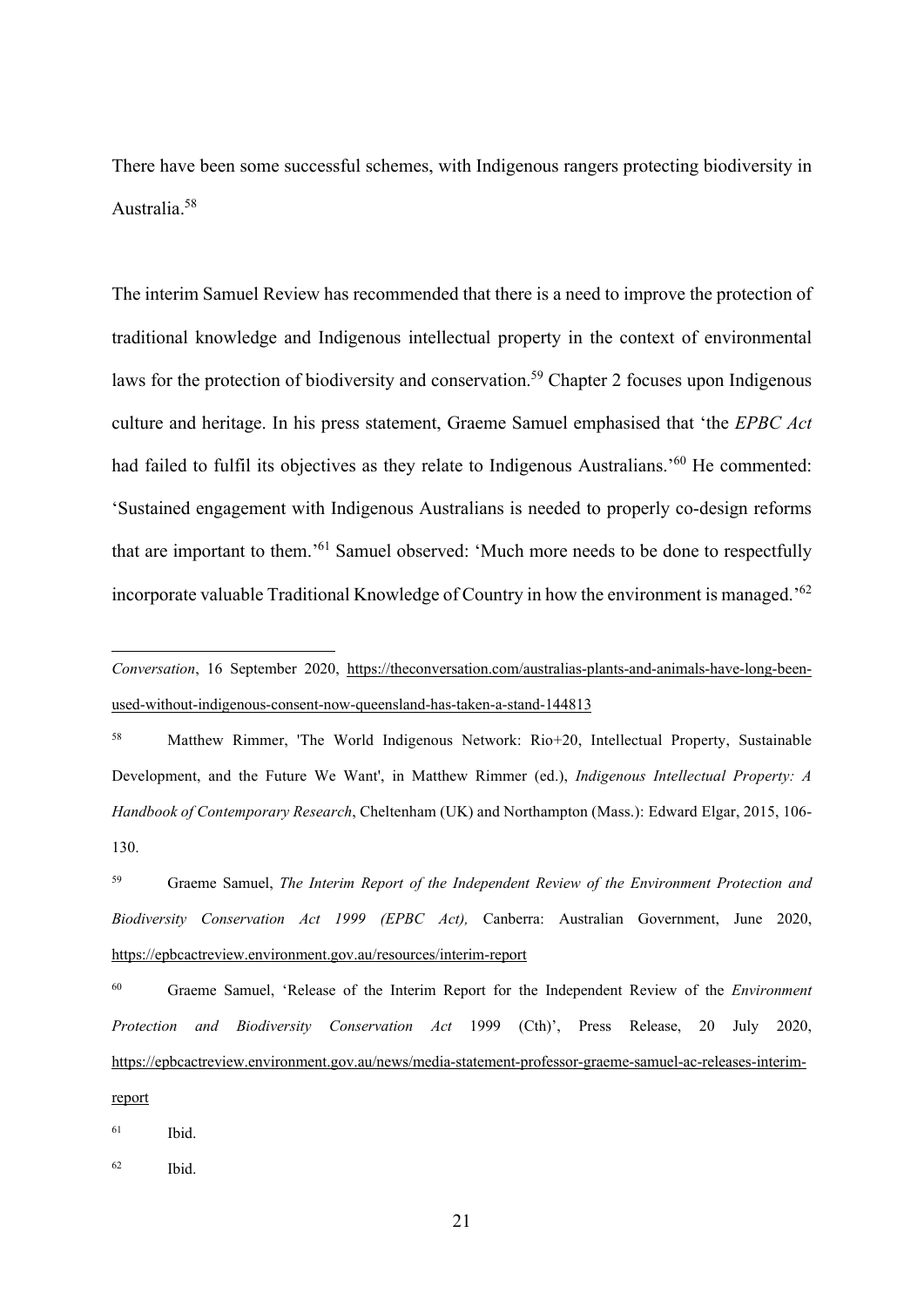He concluded: 'Indigenous Australians seek, and are entitled to expect, greater protection of their heritage'.63

The final report of Graeme Samuel retained these key recommendations about the need for further law reform in respect of Indigenous knowledge and biodiversity.<sup>64</sup> The report concluded that the *EPBC Act* has failed to fulfil its objectives as they relate to the role of Indigenous Australians. A recommended National Environmental Standard for Indigenous engagement and participation in decision-making should be adopted. The report found that the suite of national-level laws that protect Indigenous cultural heritage are unsatisfactory and out of step with community expectations. Graeme Samuel concluded that such laws needed comprehensive review and reform.

The presence of an Indigenous voice would improve the discussion over access to genetic resources.

## **13. Cultural Heritage**

In respect of cultural heritage, there has been some good progress in respect of the repatriation of Indigenous ancestral remains.<sup>65</sup>

<sup>63</sup> Ibid.

https://epbcactreview.environment.gov.au/resources/final-report 64 Graeme Samuel, *Final Report of the Independent Review of the Environment Protection and Biodiversity Conservation Act 1999 (EPBC Act),* Canberra: Australian Government, October 2020,

<sup>65</sup> Matthew Rimmer, 'Travelling Bones: The Repatriation of Indigenous Remains', in Susanne Berthier-Foglar, Sheila Collingwood-Whittick and Sandrine Tolazzi (Eds.) *Biomapping Indigenous Peoples: Towards an*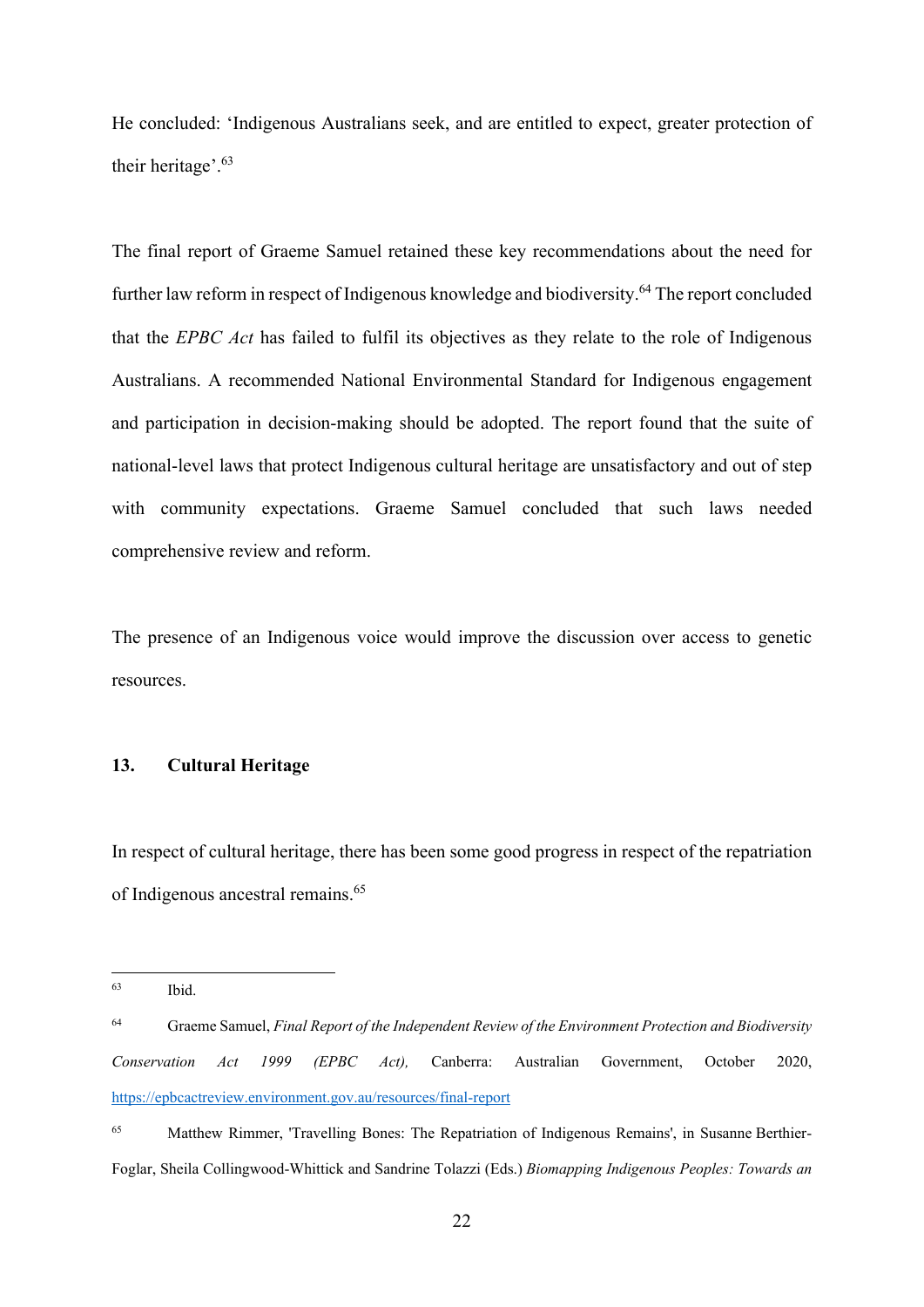There has been issues in terms of the protection of Indigenous cultural heritage in Australia.

In 2016, Victoria passed the *Aboriginal Heritage Amendment Act* 2016 (Vic) to provide protection for tangible and intangible cultural heritage. Under the new provisions in the act, a group of traditional owners or native title holders can apply to have a piece of intangible heritage included on the Aboriginal heritage register.

Aboriginal Intangible Heritage means any knowledge of/or expression of Aboriginal tradition, including: oral and expressions (including language, songs and stories); performing arts (vocal and instrumental music, dance and performance); social practices, rituals and festive events; knowledge and practices concerning nature and the universe (including environmental and ecological knowledge) and/or visual arts and craftsmanship (skills and knowledge involved in their production). The legislation then makes it an offence to knowingly use any registered Aboriginal intangible heritage for commercial purposes without consent from the ownership group, with penalties of up to \$280,000 for an individual or \$1.5m for a corporation. It will be worthwhile monitoring this regime in operation. If this system is effective, it could be a useful model to emulate by other Australian Governments.

The 2020 controversy over Rio Tinto's destruction of cultural heritage in Western Australia has led to calls for the reform of Federal, State, and Territory laws, impinging upon Indigenous

themes/culture-and-heritage/return-cultural-heritage<br>23 *Understanding of the Issues*, Amsterdam/New York, NY: Rodopi, 2012, 369-390; and AIATSIS, *Return of Cultural Heritage Report 2018-2020*, Canberra: AIATSIS, 2020, https://aiatsis.gov.au/research/research-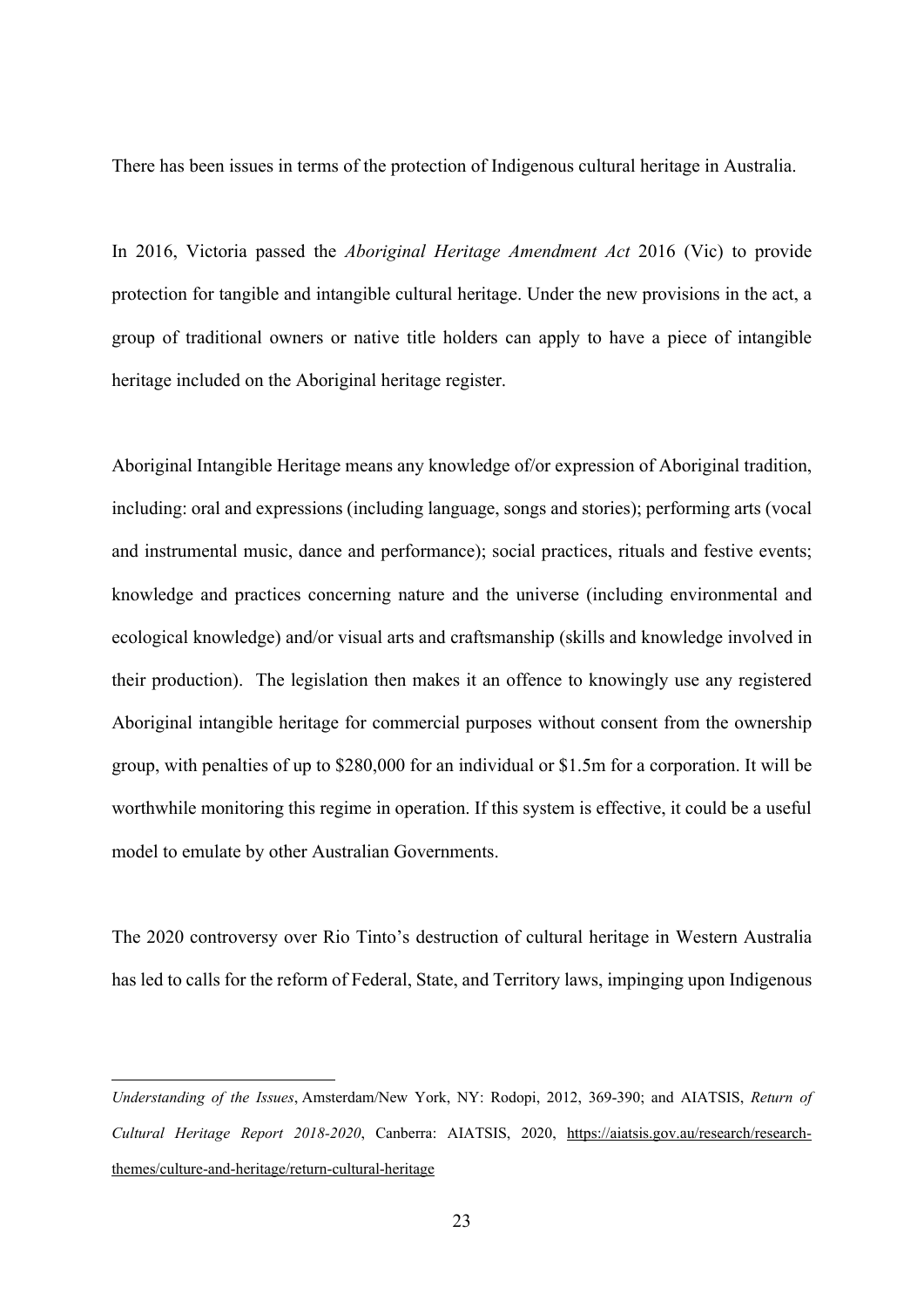cultural heritage and Indigenous intellectual property.<sup>66</sup> There has been fears that even significant law reform may not be enough to protect cultural heritage.<sup>67</sup> There has been calls for cultural heritage protection laws to acknowledge the complexities of Aboriginal law.<sup>68</sup>

#### **14. Native Title**

 traditional knowledge in the case of *Ward* v *Western Australia*. 70 The native title regime does not extend to intellectual property rights at present.<sup>69</sup> The majority of the High Court of Australia refused to recognise the linkage between native title rights and

In its 2015 inquiry into the native title regime, the Australian Law Reform Commission reconsidered the relationship between intellectual property and native title:

 developments, including UNDRIP. Contemporary understanding of connection to country is being The decision in Ward HCA, and its approach to cultural knowledge, predates key international

<sup>66</sup> be-beginning-of-genuine-transformation Lorena Allam, Ben Butler, and Calla Wahlquist, 'Rio Tinto: Why the Sacking of Three Executives Isn't Enough for Mining Investors', *The Guardian*, 12 September 2020, https://www.theguardian.com/business/2020/sep/12/indigenous-leaders-say-rio-tinto-dumping-executives-must-

<sup>67</sup> protect-whats-left-cultural-heritage Keira Jenkins, 'Law Reforms May Not Be Enough to "Protect What's Left" of Cultural Heritage', *NITV News*, 18 August 2020, https://www.sbs.com.au/nitv/article/2020/08/18/law-reforms-may-not-be-enough-

<sup>68</sup> protection-laws-acknowledge-complexities-aboriginal-lore Sarah Collard, 'Calls for cultural heritage protection laws to acknowledge complexities of Aboriginal lore', *NITV News*, 2 March 2021, https://www.sbs.com.au/nitv/article/2021/03/02/calls-cultural-heritage-

<sup>69</sup> protection-laws-acknowledge-complexities-aboriginal-lore 69 *Western Australia* v. *Ward* [2002] HCA 28; 213 CLR 1.

<sup>70</sup> <sup>70</sup>*Western Australia* v. *Ward* [2002] HCA 28; 213 CLR 1.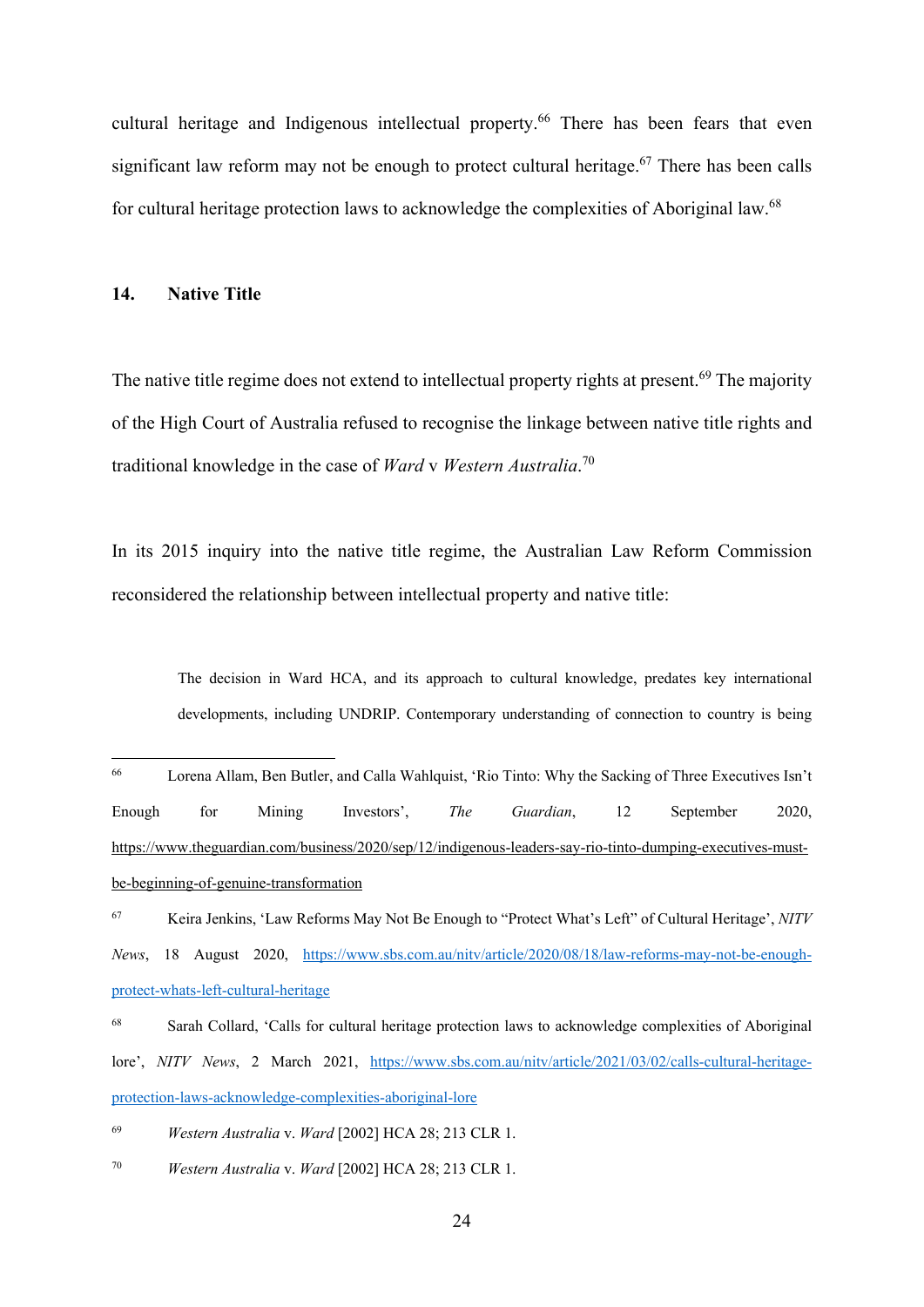shaped by a growing body of academic and anthropological literature which is not reflected in the current state of the law.71

Terri Janke has pointed to a 'paradox' where cultural material is used in native title claims as evidence of continuing connection, but where cultural knowledge is not recognised as a native title right.

In summary, the ALRC has raised the potential for a native title right to protect cultural knowledge and for cultural knowledge to be considered in relation to rights to be exercised for any purpose, including commercial purposes. The ALRC does not have a concluded view on whether this would be a desirable development, but has identified the need for an in-depth inquiry that can assess the legal and policy issues.

Native title law continues to evolve. In the 2016 Timber Creek case, the High Court of Australia has recognized that the loss of native title rights could include compensation for the loss of cultural attachment to the land.72

### **15. Climate Change**

 $71$ 71 Australian Law Reform Commission, *Connection to Country: Review of the Native Title Act 1993* (Cth) [2015] ALRC 126, 262-270.

 $72\,$  custodians-payout-for-native-titles-rights-loss/7779532 25 72 Avani Dias and Jessicah Mendes, 'Timber Creek Aboriginal custodians win historic \$3.3 million payout for native title rights loss'*, ABC News*, 24 August 2016, https://www.abc.net.au/news/2016-08-24/timber-creek-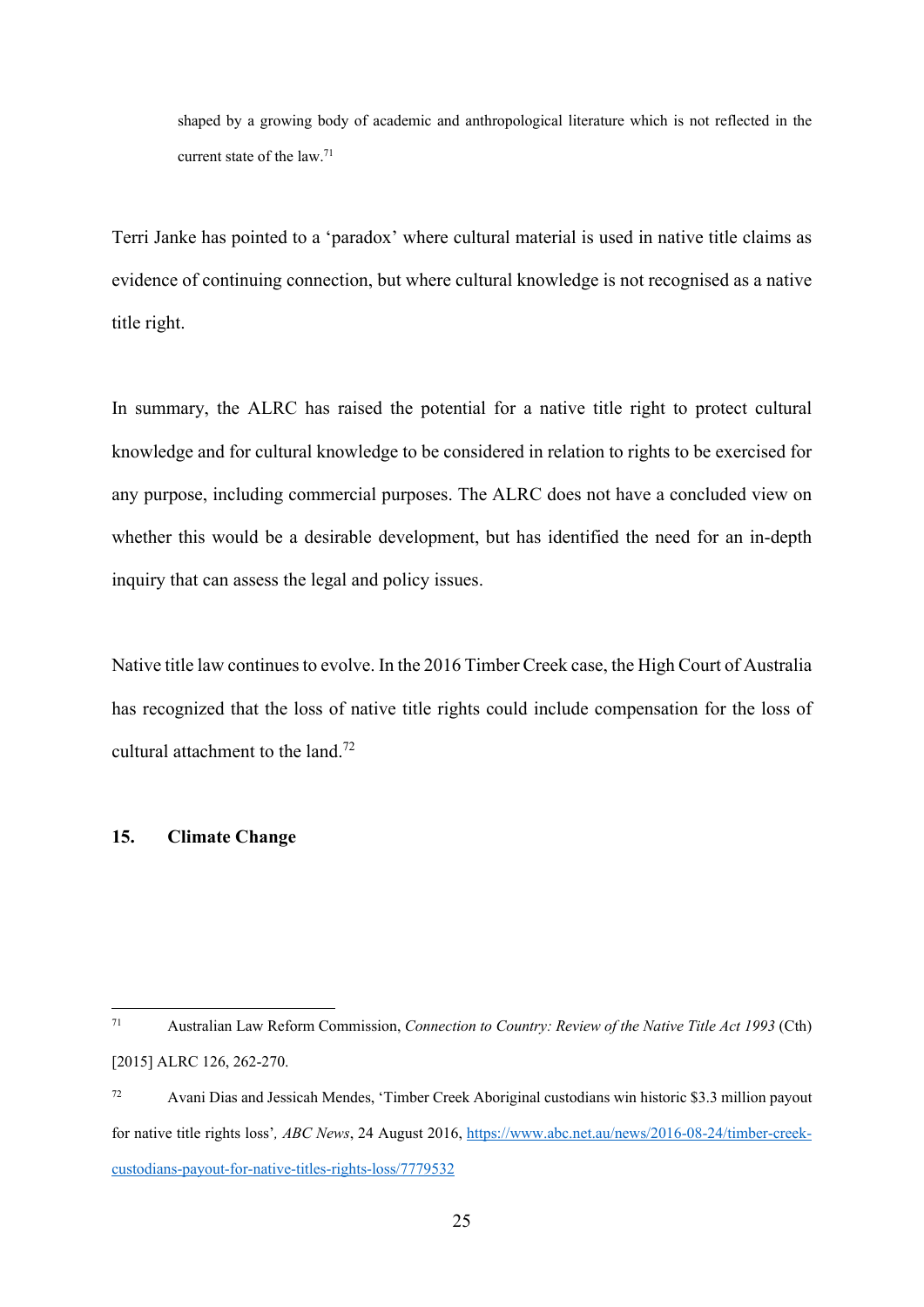There are increasing challenges faced by Indigenous communities in respect of biodiversity and climate change.73

Australia's Indigenous communities have been particularly vulnerable to the impacts of climate change. A group called the Torres Strait 8 – consisting of 8 Indigenous Torres Strait Islanders - has brought a case to the United Nations Human Rights Committee, accusing the Australian Government of violating human rights by not adequately engaging in climate mitigation or climate adaptation.74 The action has been supported by the region's land and sea council Gur A Baradharaw Kod (GBK) and represented by lawyers with leading environmental law nonprofit ClientEarth. One of the complainants, Kabay Tamu, said:

 coastal erosion and inundation of our communities. We are seeing this effect on our land and on the We're currently seeing the effects of climate change on our islands daily, with rising seas, tidal surges, social and emotional wellbeing of our communities who practice culture and traditions.<sup>75</sup>

<sup>73</sup>  States: Intellectual Property, Cultural Heritage, and Climate Change', in Christoph Antons and William Logan 73 Matthew Rimmer, 'Intellectual Property, Indigenous Knowledge, and Climate Change', in Matthew Rimmer (ed.), *Indigenous Intellectual Property: A Handbook of Contemporary Research*, Cheltenham (UK) and Northampton (Mass.): Edward Elgar, 2015, 382-414; and Matthew Rimmer, 'The Alliance of Small Island (ed.) *Intellectual Property, Cultural Property and Intangible Cultural Heritage*, Abingdon (Oxon) and New York: Routledge, 2018, 102-132.

<sup>74</sup> ClientEarth, 'Climate threatened Torres Strait Islanders bring human rights claim against Australia', Press Release, 12 May 2019, https://www.clientearth.org/latest/press-office/press/climate-threatened-torresstrait-islanders-bring-human-rights-claim-against-australia/

<sup>75</sup> Ibid.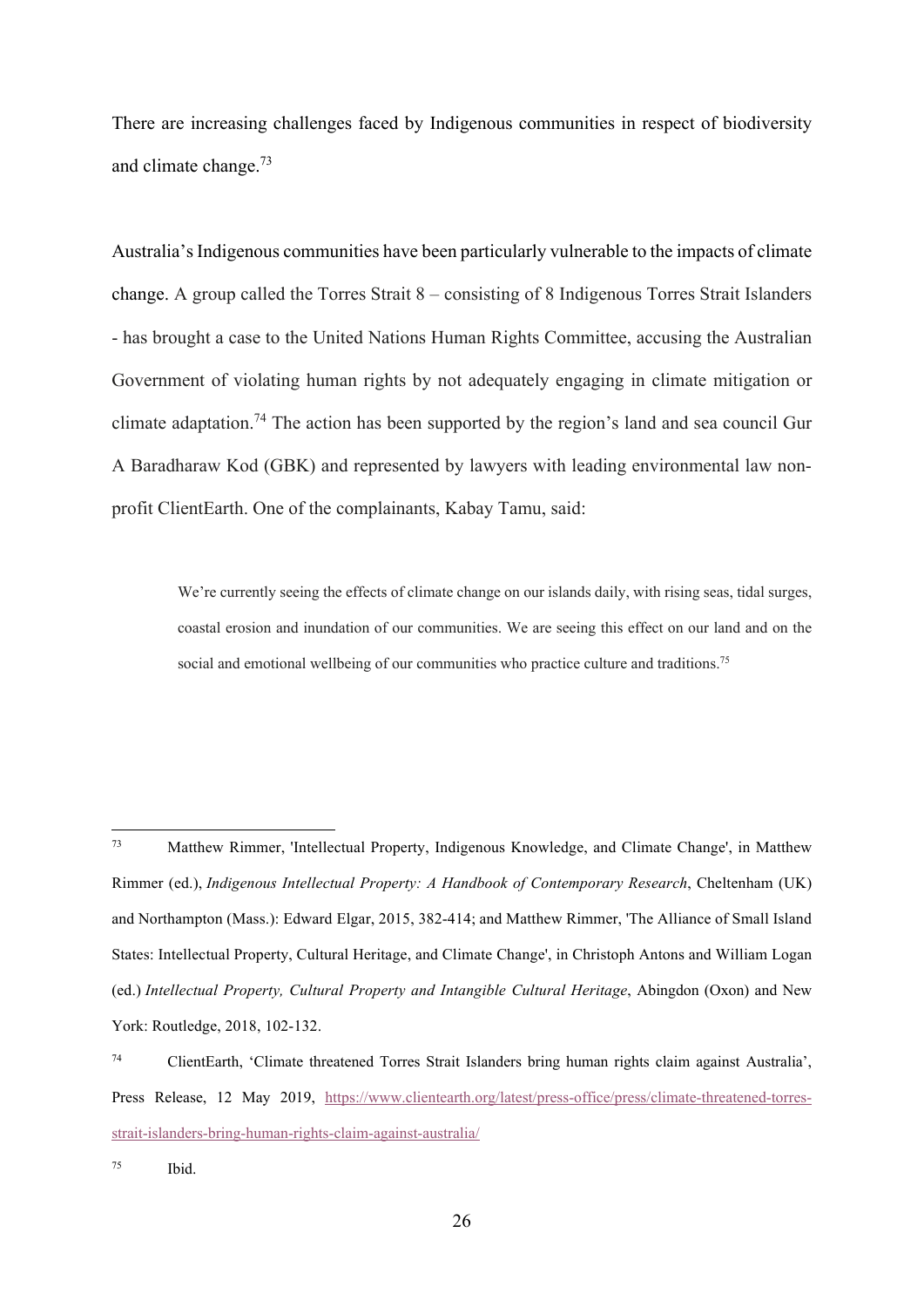UN Special Rapporteur on Human Rights and the Environment, Professor David Boyd, and his predecessor, Professor John Knox, have filed a joint amicus brief for the Torres Strait Islanders with the Human Rights Committee.<sup>76</sup>

An Indigenous Voice would help ensure that Australia's Indigenous communities are properly represented and heard in debates over climate action.

### **16. Voice, Treaty, Truth**

Professor Megan Davis has stressed that the *Uluru Statement from the Heart* embraces the trinity of a Voice, a Treaty, and a process of truth-telling.<sup>77</sup> She has emphasized that such concepts should be inter-linked – and not separated or disassociated.

The *Treaty of Waitangi* in New Zealand has certainly provided a framework to consider Indigenous rights. Moreover, the Waitangi Tribunal has offered a forum to consider a wide range of legal issues associated with the relationship between the Crown and Maori communities. The Waitangi Tribunal handed down a landmark decision, which provided

77 https://us02web.zoom.us/webinar/register/WN\_w44AROPBSreD1igL1rIKcw?t=1616375719331<br>27 77 Universities and the Uluru Statement - 23 March 2021

<sup>76</sup> 76 Marian Faa, 'Torres Strait Islander complaint against climate change inaction wins backing of UN legal experts', *Pacific Beat*, *ABC News*, 11 December 2020, https://www.abc.net.au/news/2020-12-11/torres-straitislander-complaint-against-climate-change-inaction/12972926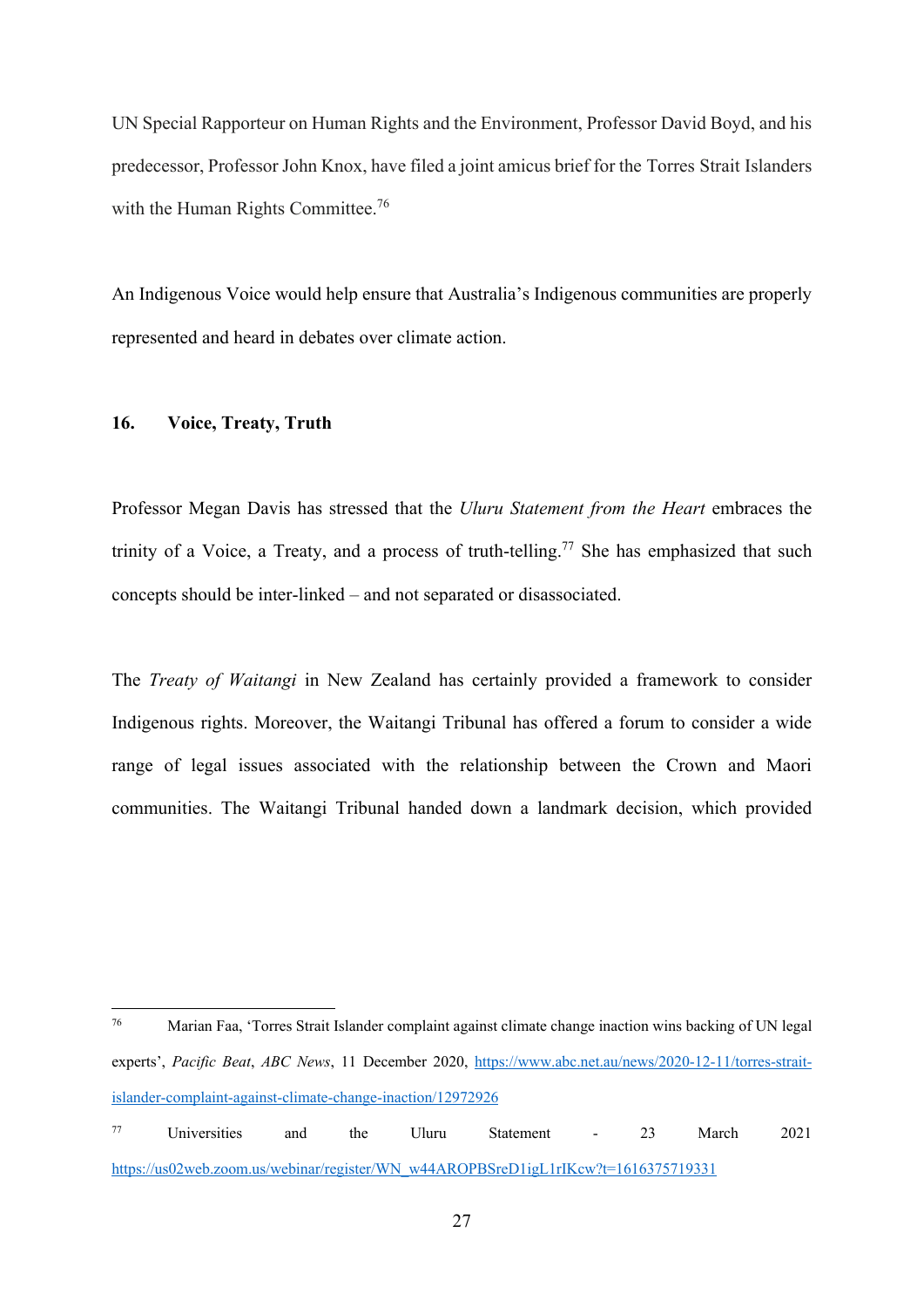recognition of Indigenous rights in respect of the environment, access to genetic resources, and intellectual property.78

In his recent book on the *Uluru Statement from the Heart* 2017, Henry Reynolds highlights the importance of truth-telling.<sup>79</sup> He notes: 'Truth-telling is the ultimate gesture of respect'. $80$ Reynolds elaborates that truth-telling also 'indicates a willingness to listen, to learn and to concede that the stories should be heard of those who have been victims of great wrongs.<sup>81</sup>

### **Conclusion**

This submission has highlighted how a First Nations Voice to the Australian Parliament would improve decision-making in respect of Indigenous rights – particularly in the diverse field of Indigenous intellectual property (which spans copyright law, trademark law, designs law, patent law, trade secrets, and various other sui generis forms of intellectual property).

 $80^{\circ}$ Ibid.

 $\bf 81$ Ibid.

<sup>78</sup>  Knowledge and Culture' in Matthew Rimmer (ed.), *Indigenous Intellectual Property: A Handbook of* 78 Wai 262 Claim, https://waitangitribunal.govt.nz/news/ko-aotearoa-tenei-report-on-the-wai-262-claimreleased/ and Fleur Adcock, 'Diluted Control: A Critical Analysis of the Wai 262 Report on Maori Traditional *Contemporary Research*, Cheltenham (UK) and Northampton (Mass.): Edward Elgar, 2015, 497-516.

<sup>79</sup> 79 Henry Reynolds, *Truth-telling - History, Sovereignty and the Uluru Statement*, Sydney: NewSouth Publishing, 2021.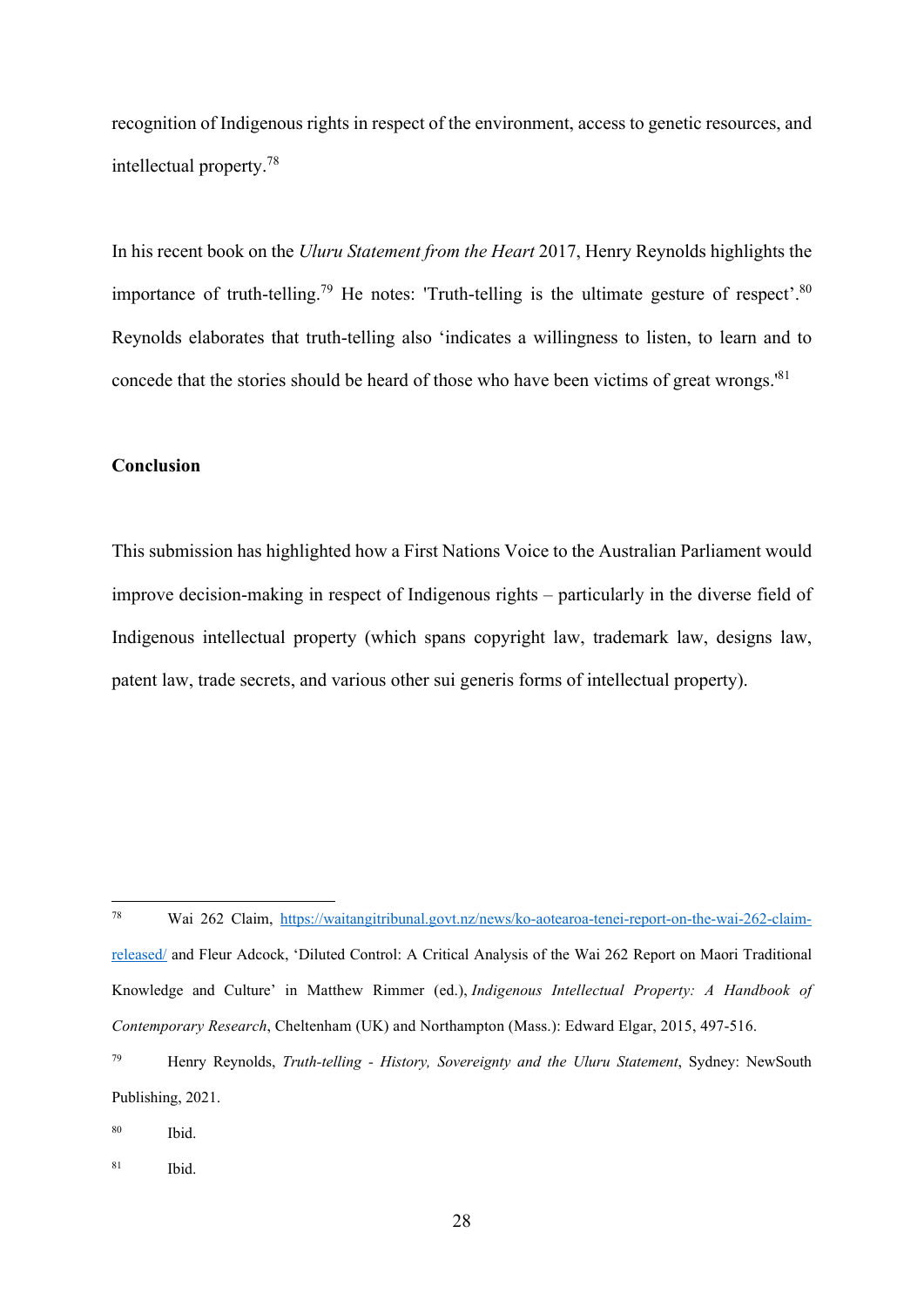Professor Bronwyn Fredericks from the University of Queensland has reflected upon the significance of the *Uluru Statement from the Heart* 2017.<sup>82</sup> She reflects:

 song reminds us, not only promises but voices can and historically have disappeared just like writing The Statement calls for a "First Nations Voice" to be enshrined in the constitution to secure Indigenous peoples' involvement in political decisions. This would require parliament to legislate a representative body to constitutionally guarantee an Indigenous Voice. Constitutional protection is vital, for as the in the sand.<sup>83</sup>

Fredericks laments that 'there has been much talk, misinformation, and fear mongering about how such a Voice would operate.' She observes that there has often been misrepresentation of the concept of an Indigenous Voice to Parliament: 'Public, political, and media discourses have played a role in hijacking conversations equating an Indigenous Voice to Parliament to the establishment of a new "third chamber", with executive and legislative powers'.<sup>84</sup> Fredericks maintains that the proposed Voice never sought voting or veto powers, but rather seeks to operate as an advisory body whose representatives would inform and contribute to discussions as means to develop effective and culturally appropriate policy.'85 She envisaged: 'The Voice would sit alongside Parliament but be free of any political allegiances.<sup>86</sup> Fredericks concluded:

86 Ibid.

 82 https://westender.com.au/an-indigenous-voice-the-time-for-action-is-now/<br><sup>83</sup> Ibid. Bronwyn Fredericks, 'An Indigenous Voice: The Time for Action is now', *West Ender*, 23 March 2021,

<sup>83</sup> 

<sup>84</sup> Ibid.

<sup>85</sup> Ibid.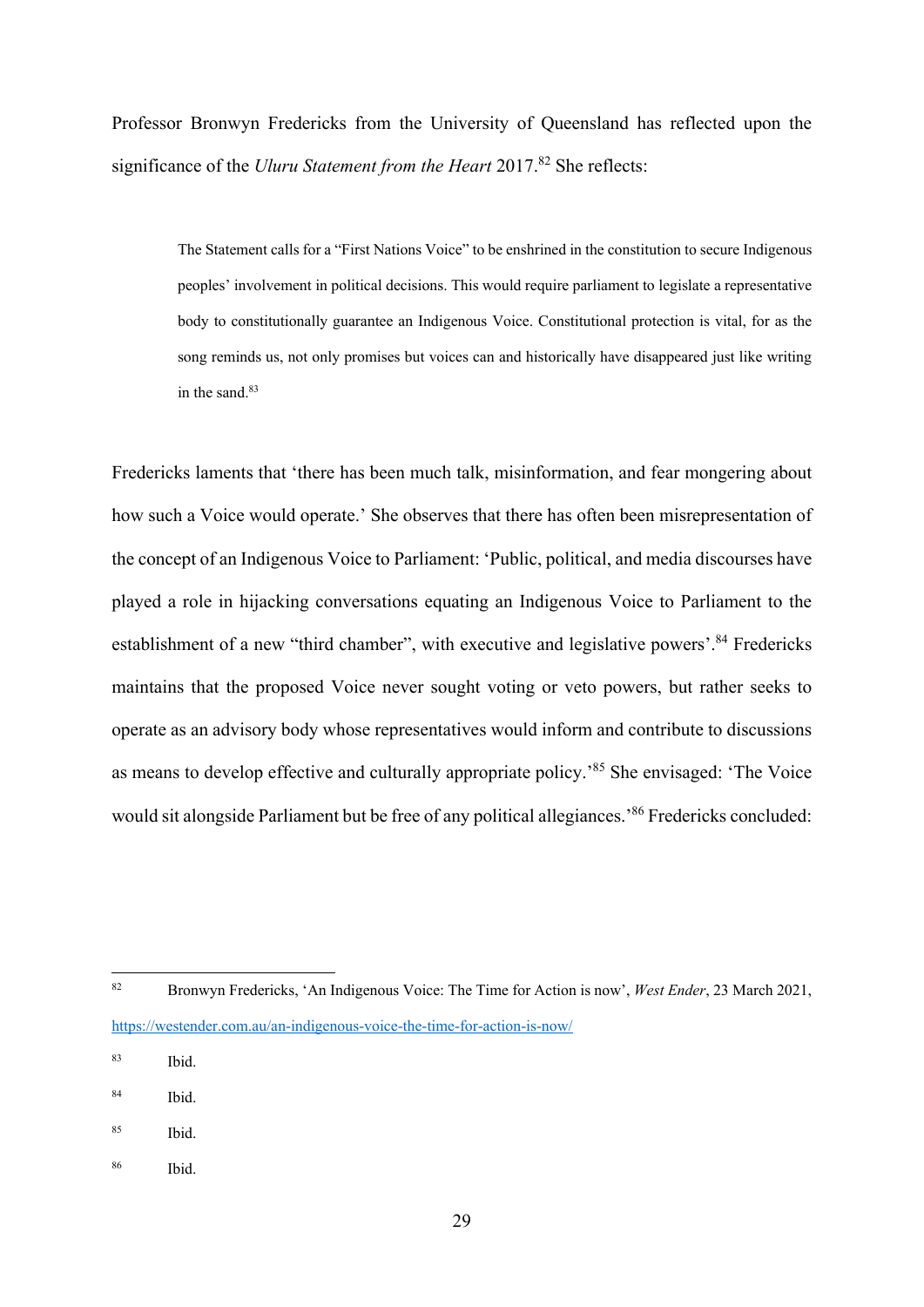'The *Uluru Statement from the Heart* and a constitutionally enshrined Indigenous voice to Parliament is a gift. A gift we owe to all our ancestors, and to our descendants.'<sup>87</sup>

Professor Megan Davis from the University of New South Wales has stressed: 'It's time to take a Voice to Parliament to the Australian people, to start the work to hold a referendum.'88 She notes: 'Now is the time to walk together and address the unfinished business of this nation.'89 Davis suggests that the Uluru Statement from the Heart is 'strategic roadmap to peace.'<sup>90</sup> She observes that 'The public wants to move towards a better Australia – a place where the voices of Aboriginal and Torres Strait Islander people are heard and are central to Australian life.'91 Davis concludes: 'Australians want a First Nations Voice to Parliament, protected by the constitution.'<sup>92</sup>

- $90\,$ Ibid.
- 91 Ibid.
- 92 Ibid.

<sup>87</sup> Ibid.

 $88\,$ referendum-indigenous-law-centre<br><sup>89</sup> Ibid. 88 Adam Phelan, ''It's time to walk together towards a referendum': Indigenous Law Centre', UNSW, Press Room, 2 March 2021, https://newsroom.unsw.edu.au/news/business-law/its-time-walk-together-towards-

<sup>89</sup>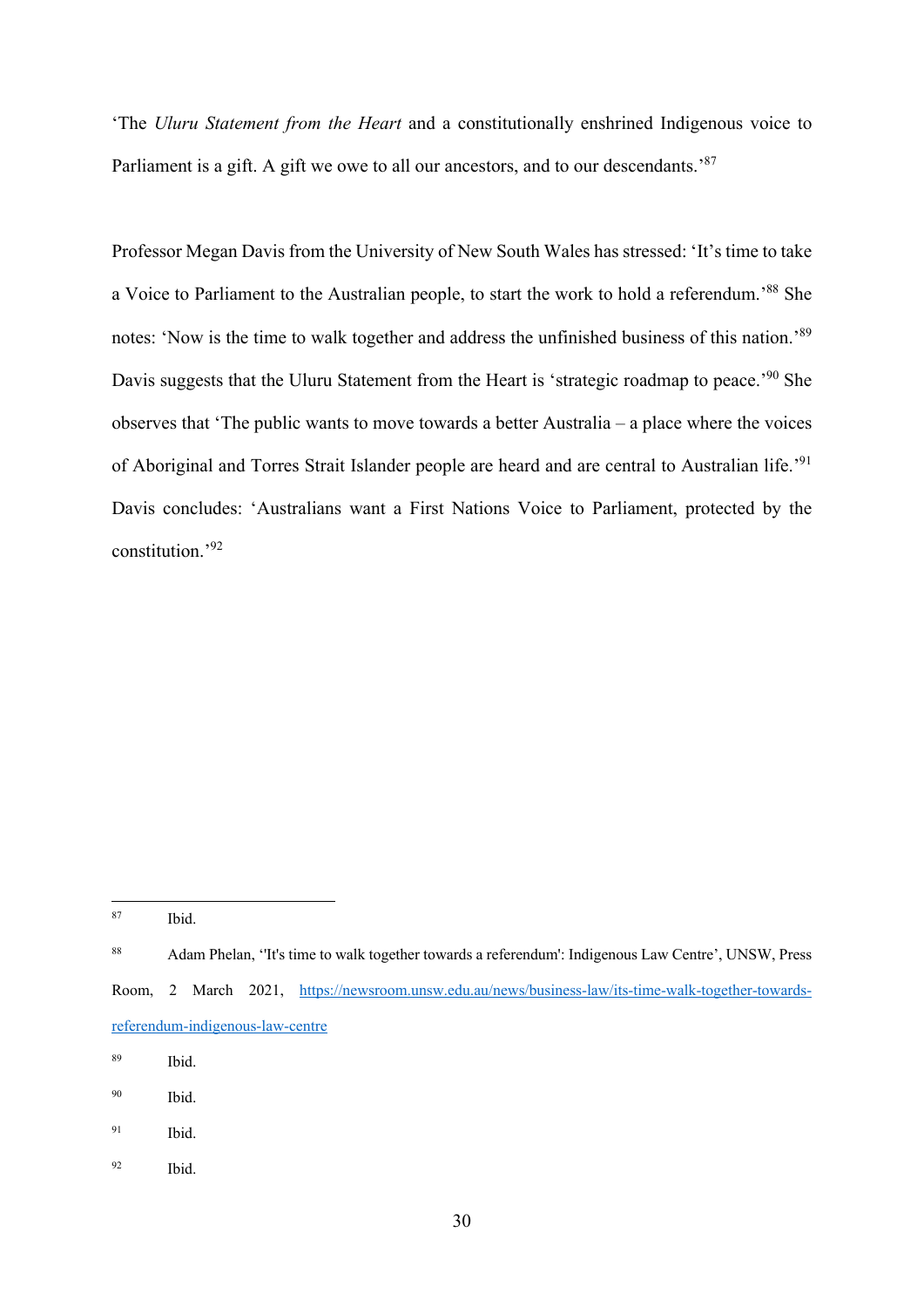## **Biography**

Dr Matthew Rimmer is a Professor in Intellectual Property and Innovation Law at the Faculty of Business and Law, at the Queensland University of Technology (QUT). He has published widely on copyright law and information technology, patent law and biotechnology, access to medicines, plain packaging of tobacco products, intellectual property and climate change, Indigenous Intellectual Property, and intellectual property and trade. He is undertaking research on intellectual property and 3D printing; the regulation of robotics and artificial intelligence; and intellectual property and public health (particularly looking at the coronavirus COVID-19). His work is archived at QUT ePrints, SSRN Abstracts, Bepress Selected Works, and Open Science Framework.

Rimmer is a chief investigator of the NHMRC Centre of Research Excellence on Achieving the Tobacco Endgame (CREATE) (2020-2025). He is a member of the QUT Centre for the Digital Economy – which is part of the QUT Centre for Future Enterprise; the QUT Digital Media Research Centre (QUT DMRC), the QUT Centre for Behavioural Economics, Society, and Technology (QUT BEST); the QUT Centre for Justice; the QUT Australian Centre for Health Law Research (QUT ACHLR); and the QUT Centre for Clean Energy Technologies and Processes (which is based in the Institute for Future Environments). Rimmer was previously the leader of the QUT Intellectual Property and Innovation Law Research Program from 2015-2020 (QUT IPIL).

Rimmer has also a research interest in Indigenous intellectual property and traditional knowledge. He has written about the misappropriation of Indigenous art, the right of resale, Indigenous performers' rights, authenticity marks, biopiracy, and population genetics. Rimmer